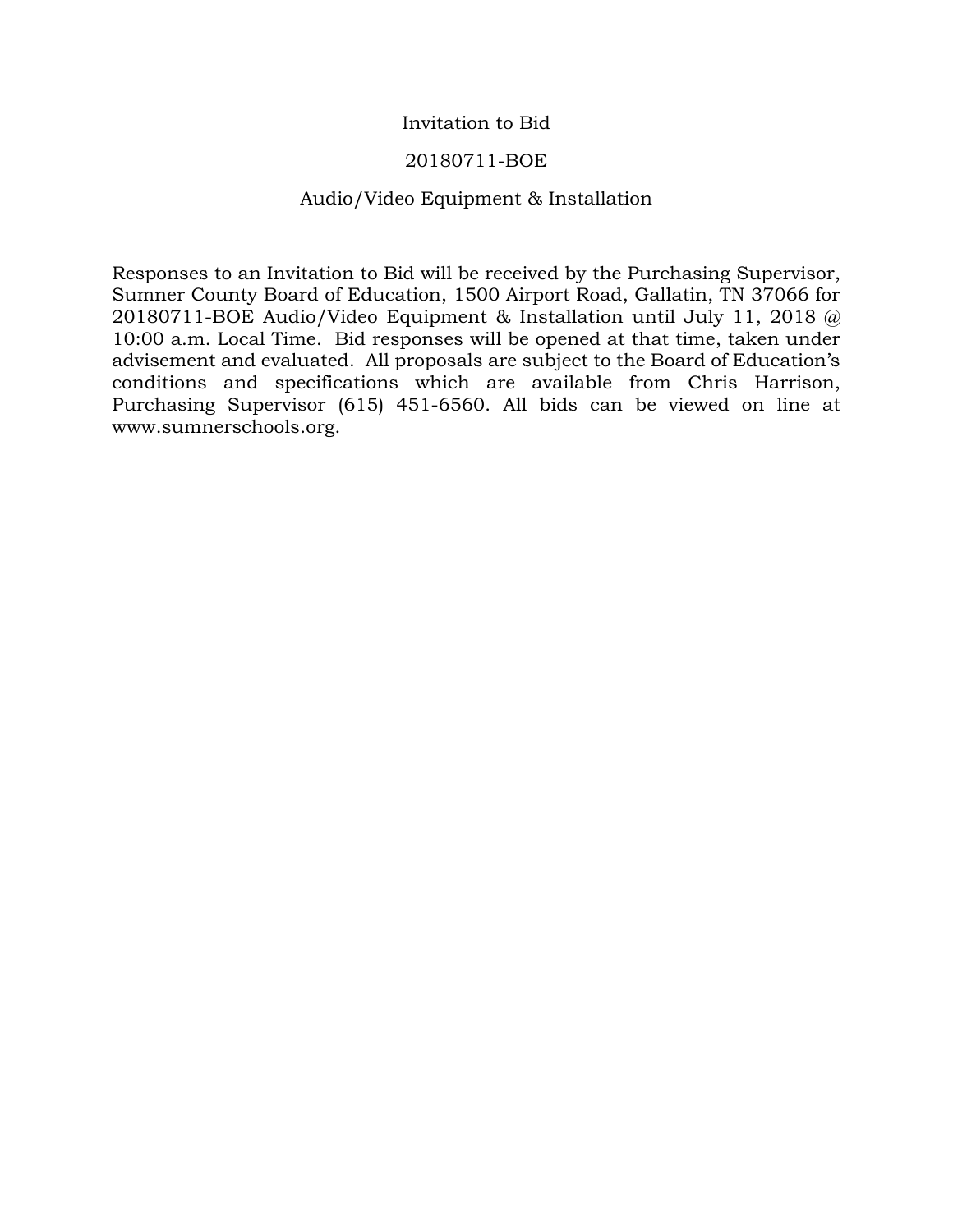# **REQUEST FOR PROPOSAL (RFP)**

#### **NUMBER: 20180711-BOE**

# **SUMNER COUNTY BOARD OF EDUCATION**

*This solicitation document serves as the written determination of the SCS Purchasing Supervisor that the use of Competitive Sealed Proposals for this solicitation is in the best interest of SCS.*

**RFP Title: Audio/Video Equipment and Installation**



## **Purchasing Staff Contact:**

| <b>Chris Harrison</b>            |  | Janice Wright                                            |
|----------------------------------|--|----------------------------------------------------------|
| <b>Purchasing Supervisor</b>     |  | <b>Purchasing Coordinator</b>                            |
| 615-451-6560                     |  | 615-451-6569                                             |
| chris.harrison@sumnerschools.org |  | janice.wright@sumnerschools.org                          |
|                                  |  |                                                          |
| Release Date: June 25, 2018      |  | Proposal Due Date: July 11, 2018 @ 10:00 a.m. Local Time |

*Any altercations to this document made by the proposer may be grounds for rejection of proposals, cancellation of any subsequent award, or any other legal remedies available to the Sumner County Board of Education.*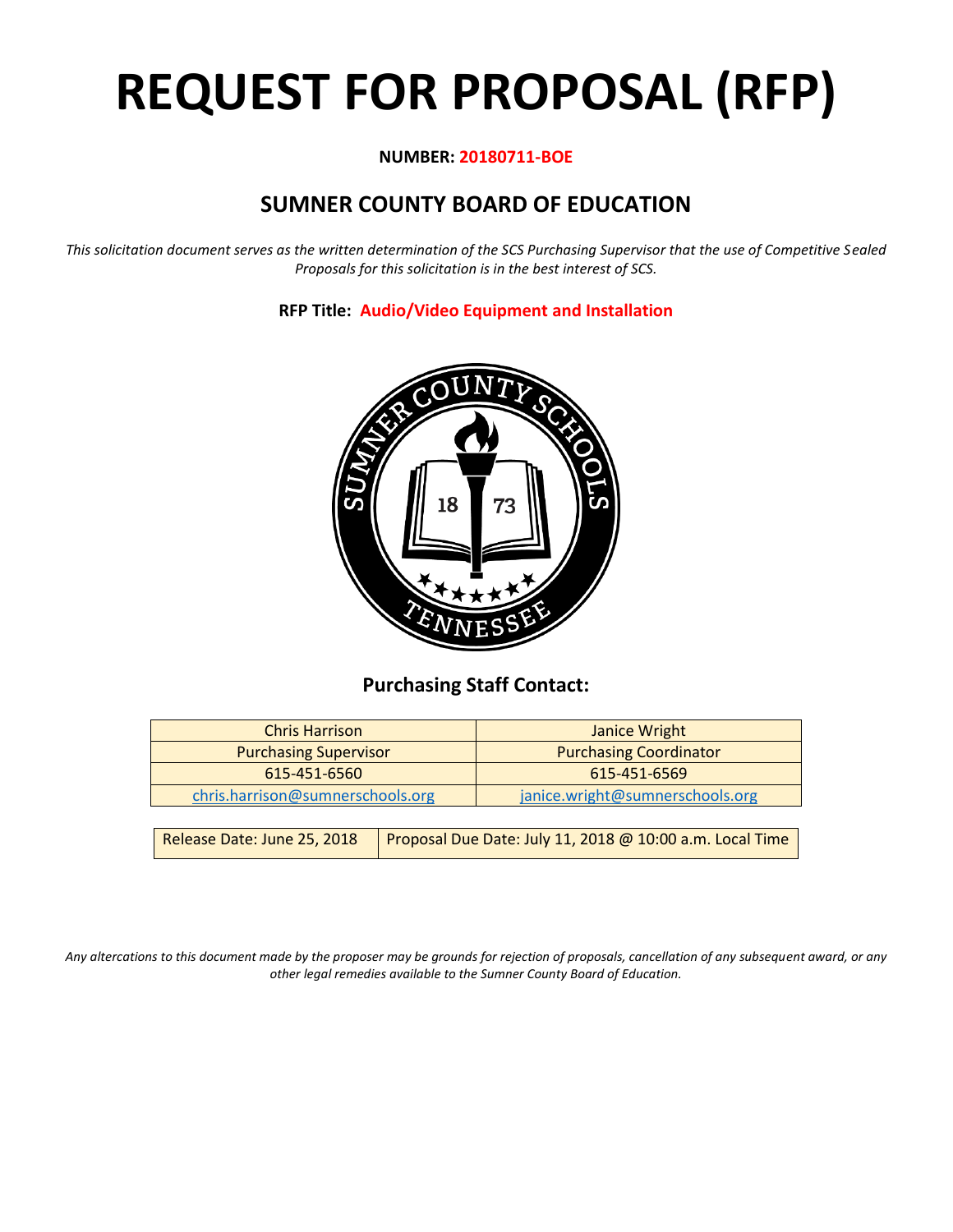## **NOTICE TO PROPOSERS**

There may be one or more amendments to this RFP. In order to receive communication for any such amendments issued specifically to this RFP, the proposer must provide a Notice of Intent to Propose to the Sumner County Board of Education (SCS) Purchasing Department. The proposer must utilize this form when submitting notice. The notice may be sent by email to: Purchasing Office, purchasing@sumnerschools.org. SCS will send amendments only to those proposers which complete and return this information by the deadline list in the RFP Schedule of Events (Section 4).

| <b>RFP Number:</b>      | 20180711-BOE Audio/Video Equipment and Installation |
|-------------------------|-----------------------------------------------------|
| Company Name:           |                                                     |
| <b>Mailing Address:</b> |                                                     |
|                         |                                                     |
|                         |                                                     |
| Phone Number:           |                                                     |
| <b>Contact Person:</b>  |                                                     |
| <b>Email Address:</b>   |                                                     |
|                         |                                                     |
| Authorized Signature    |                                                     |
| <b>Printed Name</b>     |                                                     |
| Date                    |                                                     |

Emailed amendments will be sent in a Microsoft Word (Office for Windows) or Portable Document Format (pdf) format. Any alterations to the document made by the proposer may be grounds for rejection of proposal, cancellation of any subsequent award or any other legal remedies available to the Sumner County Board of Education.

Amendments will also be posted on the SCS website **https://sumnerschools.org/index.php/current-bids-and-rfps** and attached to the solicitation listing as a PDF or WORD file. Check the particular solicitation on the Current Bids and RFPs webpage for any posted amendments.

By completing and returning this form, the Proposer has expressed its intent to provide a proposal for **20180711-BOE Audio/Video Equipment and Installation.**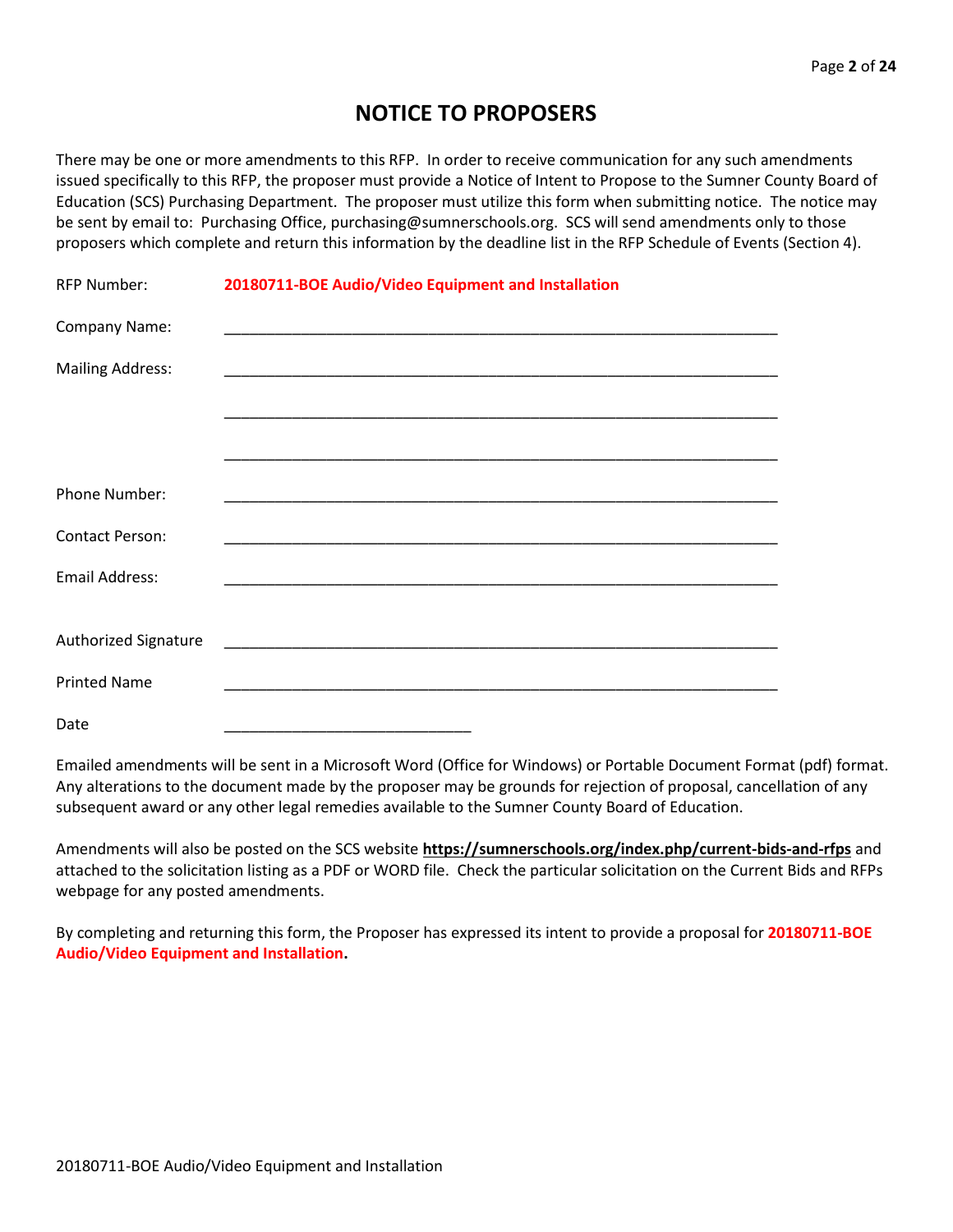## **TABLE OF CONTENTS**

- 1. Introduction/Overview
	- 1.1. Purpose
	- 1.2. Contact Information
- 2. Requirements
	- 2.1. Contract Term
	- 2.2. Scope of Work/Specifications
	- 2.3. Contactor Obligations
- 3. Source Selection and Contract Award
- 4. Schedule of Events
- 5. Instructions for Proposal
	- 5.1. Required Forms
	- 5.2. New Vendors
	- 5.3. Acknowledgement of Insurance Requirements
	- 5.4. Clarification and Interpretation of RFP
	- 5.5. Proposal Package
	- 5.6. Delivery of Proposals
	- 5.7. Evaluation of Proposals
	- 5.8. Request for Clarification of Proposals
	- 5.9. Protests

#### 6. Attachments

- 6.1. Contact Information
- 6.2. Bid Form/Certification
- 6.3. References
- 6.4. Certification Regarding Debarment or Suspension
- 6.5. Condition of Submitting Proposal
- 6.6. Statement of Non-Collusion
- 6.7. Attestation Re Personnel
- 6.8. Drug Free Workplace Affidavit
- 6.9. IRS Form W-9
	- \**An online, fillable version can be found at https://www.irs.gov/pub/irs-pdf/fw9.pdf*
- 6.10. Standard Terms & Conditions
- 6.11. Vendor Checklist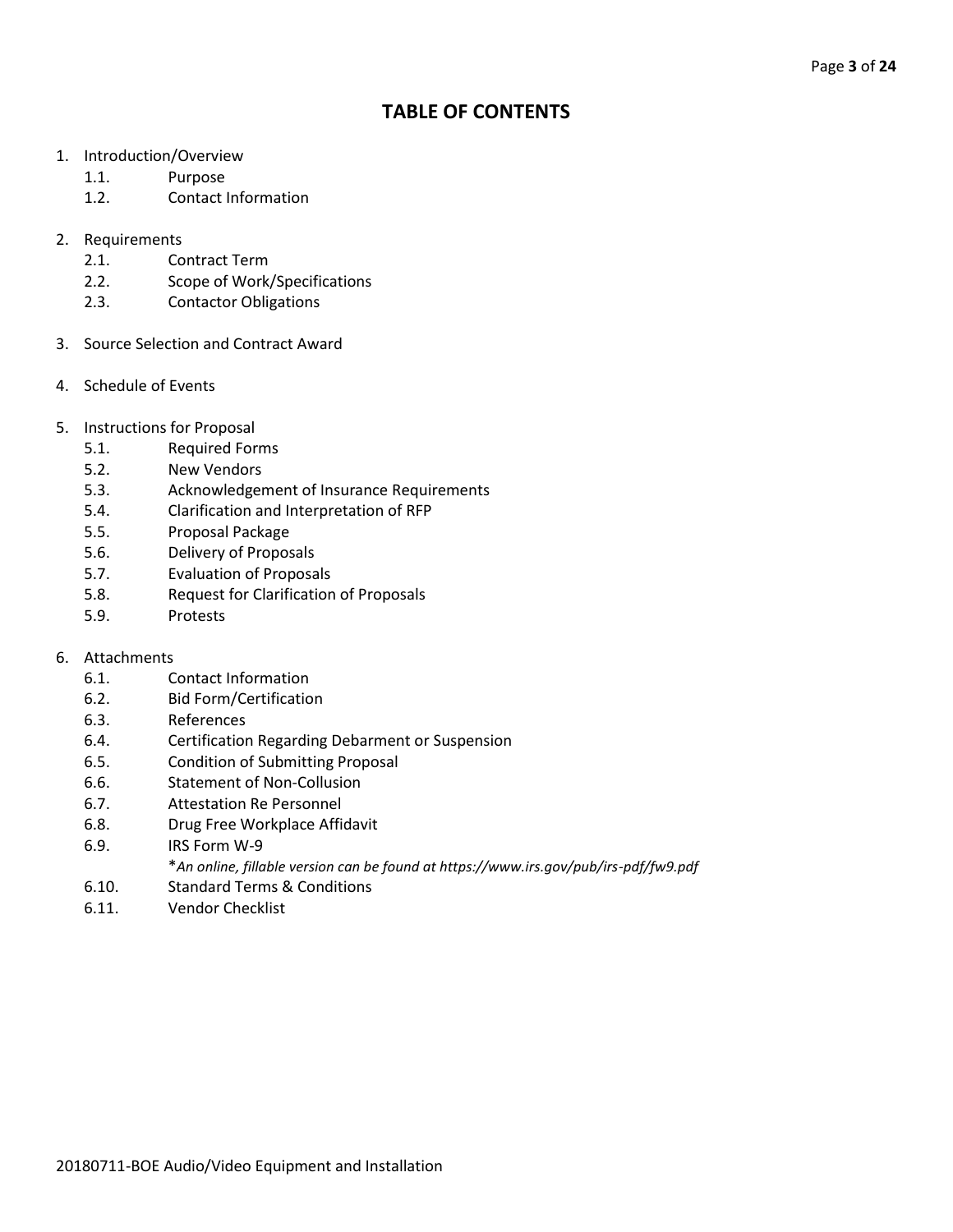#### 1. Introduction/Overview

#### 1.1. Purpose

The Sumner County Board of Education (SCS) is requesting sealed proposals to select a qualified contractor for professional audio/video equipment and related services. The Proposer should propose charges for audio/visual equipment that will be guaranteed to be discounted as compared to the then-current market rates. The goal of this RFP is to work towards solutions that will minimize cost, while maintaining or improving current service levels for all SCS locations.

#### 1.2. Contact Information

Unauthorized contact regarding this RFP with employees or officials of SCS other than the Purchasing Supervisor named below may result in disqualification from this procurement process.

Interested parties must direct all communication regarding this RFP to the Purchasing Supervisor, who is SCSs only official point of contact for this RFP.

Chris Harrison Purchasing Supervisor 1500 Airport Road Gallatin, TN 37066 (615) 451-6560 chris.harrison@sumnerschools.org

#### 2. Requirements

#### 2.1. Contract Term

2.1.1.1. It is the intention of SCS to award a contract for a one-year term, July 1, 2018 – June 30, 2019. SCS reserves the right to extend this contract for two one-year terms subject to agreement between both parties. The awarded contractor shall be allowed to submit requests for price increase at the time for renewal.

#### 2.2. Scope of Work / Specifications

SCS intends to contract with a contractor to provide professional audio/visual design, installation and implementation services including but not limited to AV system design, product acquisition, installation and training. Audio/visual equipment will consist of sound, video and lighting systems primarily used in boardrooms, conference rooms, classrooms, auditoriums, gymnasiums and building lobbies.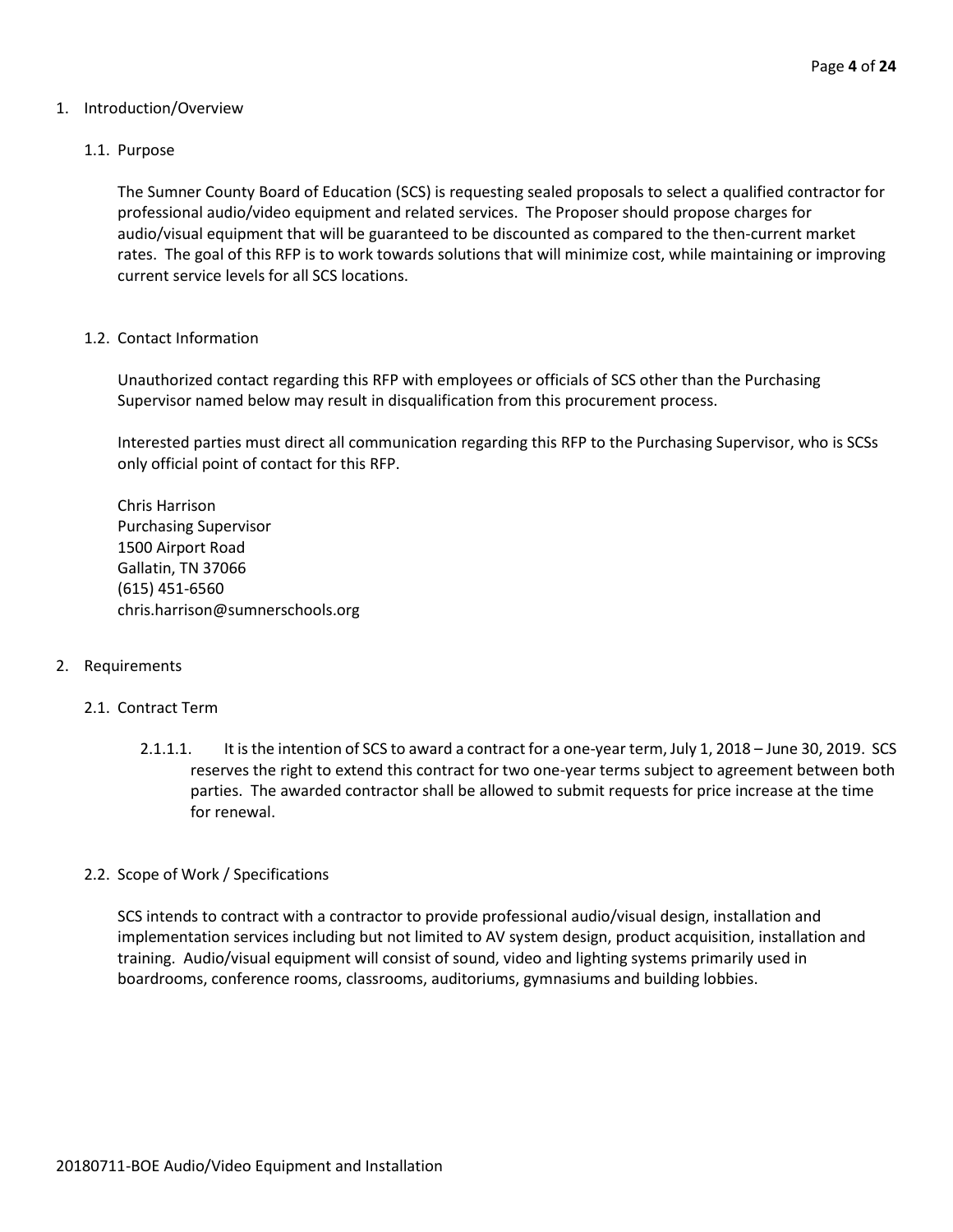#### **AV System Design**

- Identify equipment suitable for the intended use and facilities.
- Verify the compatibility of all equipment and related hardware.
- Recommend necessary facility upgrades to meet the intended use.

#### **Product Acquisition**

- Provide all AV equipment and installation materials for a turnkey installation.
- Provide SCS with the as-built equipment and materials list and layout.

#### **Installation**

- Identify and provide all labor, equipment, materials and supplies necessary to completely configure, install and connect AV equipment as needed for the intended use and facilities.
- Configure any storage racks, mounting requirements and connection requirements for all AV equipment.
- Complete the installation and configuration of all AV equipment as necessary to ensure complete coordination and functionality for the intended use and facilities which includes, but is not limited to, proper alignment, adjustment and calibration.
- Bench test all AV equipment before installation to ensure the equipment is functioning properly. All equipment that fails the bench test, the contractor shall be responsible for all returns to manufacturer under warranty.
- Coordinate and install all electrical and low voltage needs including providing all electrical wiring, low voltage cabling and materials related to the installation of AV equipment.
- Wires and cables shall be installed in a neat and orderly fashion. Groups of cables shall be neatly combed and harnessed. Harnessed groups of cables shall be anchored at suitable intervals to reduce and relieve wire strain.
- Complete commissioning and re-configuration of components as necessary to ensure full functionality.
- Warranty registration and documentation services to ensure all equipment/product warranties are properly in place for the protection and benefit of SCS.
- Compilation of all operations and maintenance manuals, owner's guides, etc.
- Installation area shall be cleaned as an ongoing activity. The contractor shall remove all debris, scrap and waste from the installation area.

#### **Training**

• On-site training for all appropriate SCS staff on the operation and maintenance of the AV equipment/system.

#### **Warranty**

• Provide a one (1) year warranty on issues related to equipment functionality and installation. Such warranty shall set forth the response time and service request procedures mutually agreeable to both parties. The warranty will be for one year from demonstration that the system can be used for its intended purpose (Substantial Completion).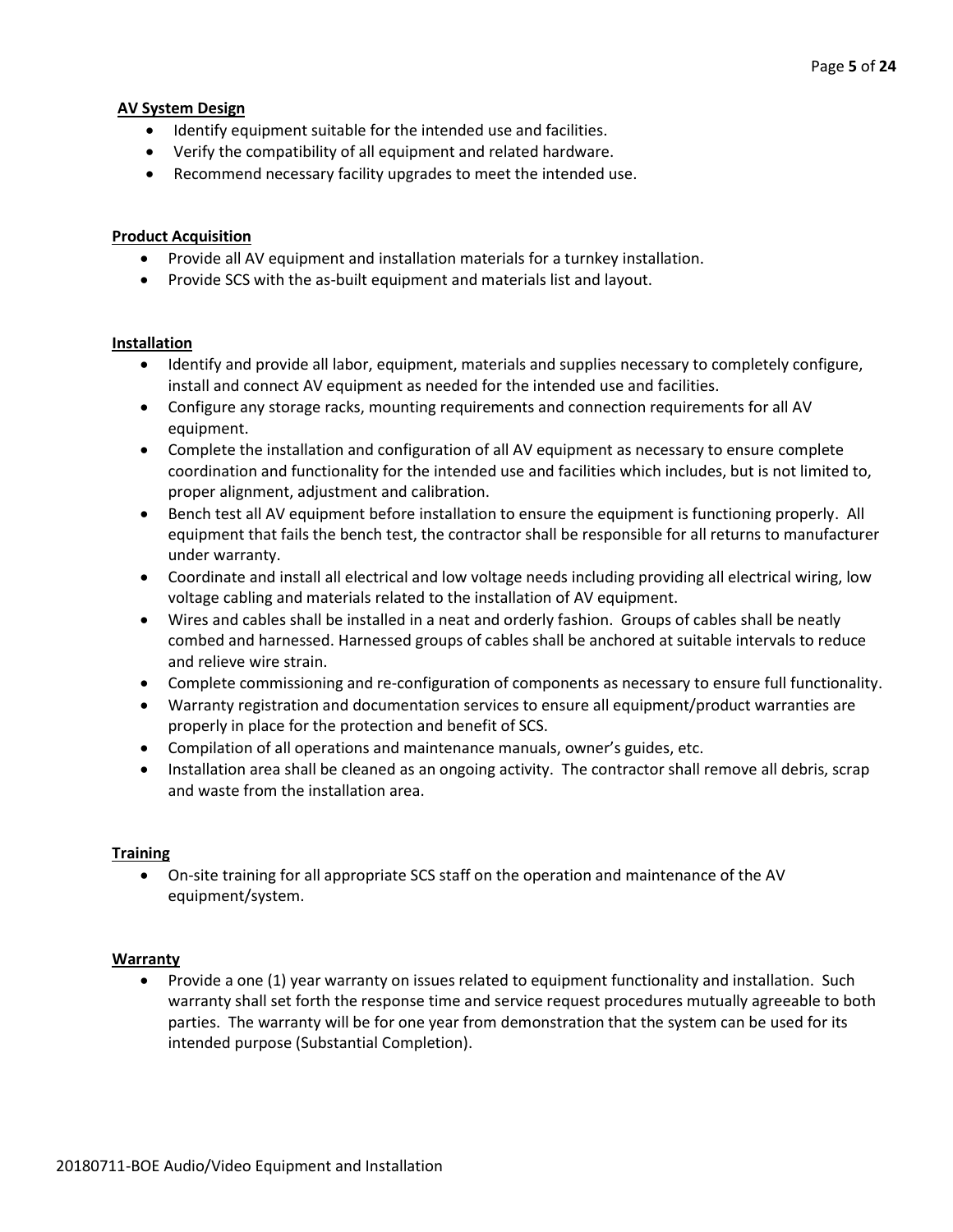#### **Pricing Structure**

- The Proposer must specify a percentage discount for audio/video equipment, hardware and installation materials. The final discounted price must include delivery to SCS.
- The Proposer must specify an hourly rate for design, installation and training services.
- Purchases made under any contract that results from this RFP typically fall into one of the following general categories:
	- o **Box Sale**: This involves the purchase of audio/visual equipment only without any design or installation services.
	- o **Installed AV System**: This involves the purchase of audio/visual equipment plus related design, installation and training. A detailed scope of work will be agreed upon in writing between the contractor and SCS.
	- o **Services**: This includes, but is not limited to, activities such as pulling cable, mounting audio/visual hardware, system design, equipment repairs and training.

#### 2.3. Standard Contractor Obligations

- 2.3.1.1. Shall provide and obtain all necessary permits with Local, County, etc. agencies as required by law and as required in the Scope of Work.
- 2.3.1.2. Shall schedule all necessary inspections with Local, County, etc. agencies as required by law.
- 2.3.1.3. Shall strictly adhere to all specifications, engineered drawings and any other form of documentation related to the completion of the Scope of Work. SCS reserves the right to withhold partial or all payment until the work is completed to the specifications and satisfaction of SCS. Any work not completed to specifications will be the Contractor's sole responsibility and expense to redo.
- 2.3.1.4. Shall dispose of all generated waste materials in compliance with all Local, State and Federal guidelines, regulations and requirements.
- 2.3.1.5. Shall have property trained and experienced staff to facilitate the services specified in the Scope of Work. If applicable, the Contractor shall provide documentation that staff has received the manufacturers' certification to complete the services specified in the Statement of Work.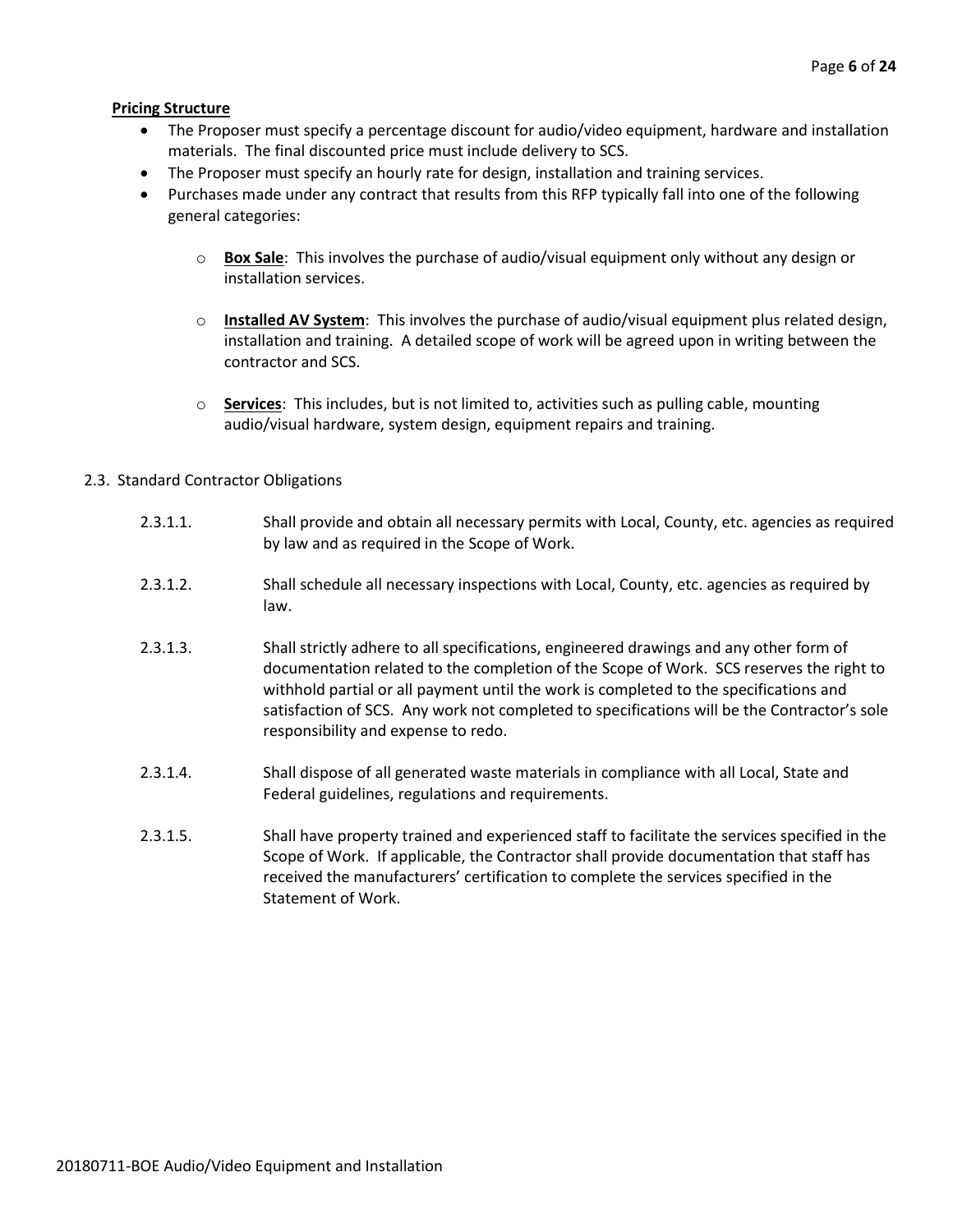- 3. Source Selection and Contract Award
	- Award(s), if made, will be made to the Responsive and Responsible proposer(s) whose proposal is most advantageous to SCS, taking into consideration price and the other evaluation criteria set forth in the RFP.
		- o General Criteria to be determined "Responsive"
			- Does the proposal include all required information, included completed attachment forms and affidavits?
			- Was the proposal delivered on or before the stated deadline? Did it include the required number of copies (hard & electronic)?
		- o General Criteria to be determined "Responsible"
			- Does the Proposer demonstrate an understanding of SCSs needs and proposed approach to the project?
			- Does the Proposer possess the ability, capacity, skill and financial resources to provide the service?
			- Can the Proposer take upon itself the responsibilities set forth in the RFP and produce the required outcomes in a timely fashion?
			- **■** Does the Proposer have the character, integrity, reputation, judgement, experience and efficiency required for the project?
	- SCS reserves the right to enter into discussions with Proposers which have submitted proposals determined to be reasonably like of being considered for selection to assure a full understanding of and responsiveness to the RFP requirements. Every effort shall be afforded to assure fair and equal treatment with respect to the opportunity for discussion and/or revision of their respective proposals. Revisions may be permitted after the submission and prior to the award for the purpose of obtaining the best offers.
	- SCS reserves the right to negotiate price and contract terms and conditions with the most qualified proposer(s) to provide the requested service. If a mutually beneficial agreement with the lowest responsive and responsible Proposer is not reached, SCS reserves the right to enter into contract negotiations with the next lowest Proposer and continue this process until an agreement is reached.
	- Upon mutual agreement by both parties, SCS shall grant the right to extend the terms, conditions and prices of contract(s) awarded from this RFP to other Institutions (such as State, Local and/or Public Agencies) who express an interest in participating in any contract that results from this RFP. Each of the "piggyback" Institutions will issue their own purchasing documents for purchase of the goods/services. Proposer agrees that SCS shall bear no responsibility or liability for any agreements between Proposer and the other Institution(s) who desire to exercise this option.
- 4. Schedule of Events

| <b>RFP Issued</b>              | June 25, 2018                         |
|--------------------------------|---------------------------------------|
| <b>Questions DEADLINE</b>      | July 5, 2018                          |
| <b>RFP Submission DEADLINE</b> | June 11, 2018 @ 10:00 a.m. Local Time |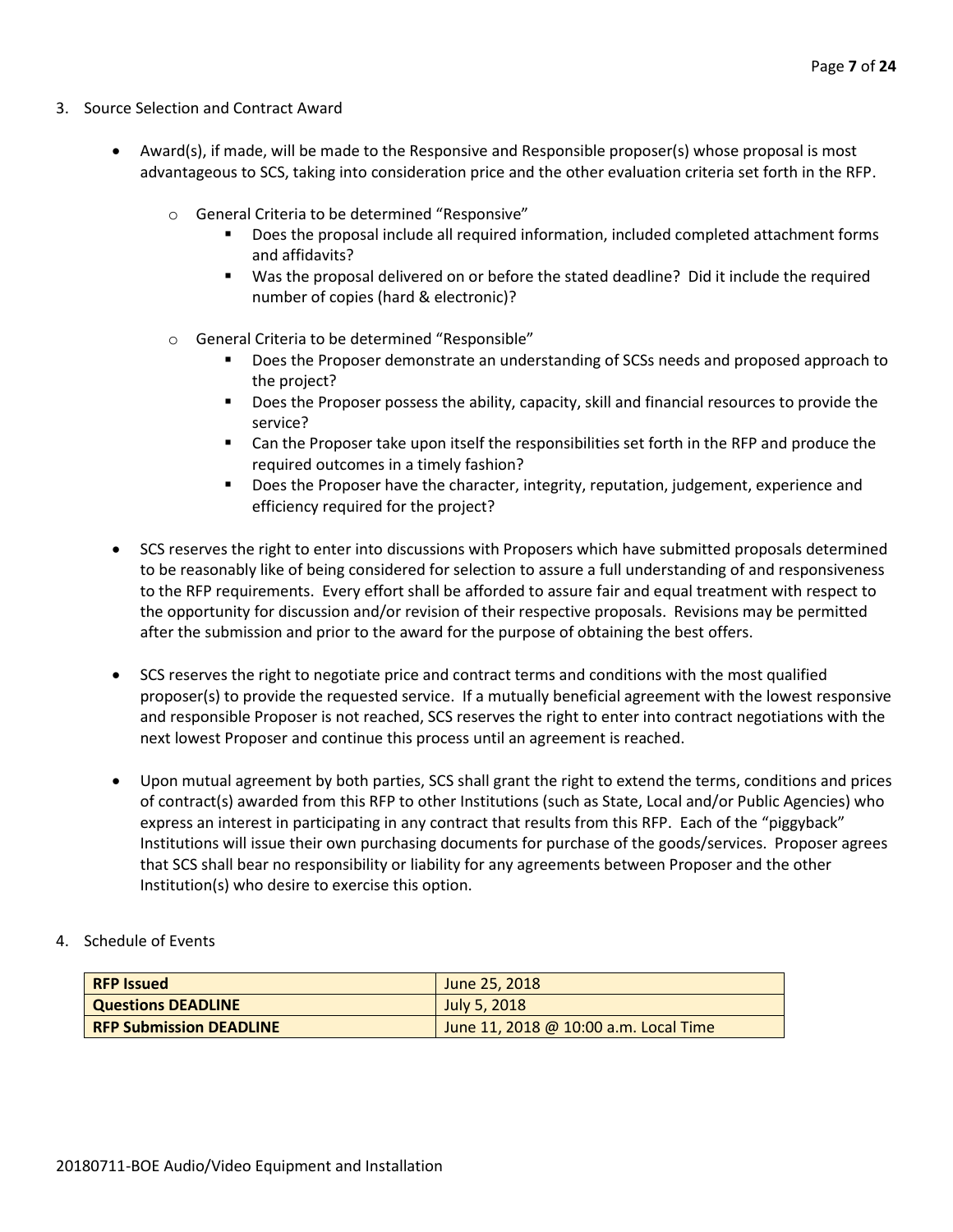#### 5. Instructions for Proposal

#### 5.1. Required Forms

- Proposer must complete and submit the Attachments in Section 6. Attachments may be omitted depending on the RFP requirements. Refer to the Table of Contents for omitted Attachments.
- Evidence of a valid State of Tennessee Business License and/or Sumner County Business License.
- For all vendors with annual purchases in excess of \$50,000; a Sumner County Business License must be on file with the SCS Finance Department. Evidence of the license must be provided within ten (10) working days following notification of award; otherwise, SCS may rescind its acceptance of the Proposer's proposal.
- Copy of State of Tennessee License (if applicable) in respective field.
- If applicable, the Proposer must include a copy of the contract(s) the Proposer will submit to be signed.

#### 5.2. New Vendors

- To comply with Internal Revenue Service requirements, all vendors who perform any type of service are required to have a current IRS Form W-9 on file with the SCS Finance Department. It is a mandatory requirement to complete the IRS Form W-9 (Attachment 6.9) included in this RFP.
- To comply with the Tennessee Lawful Employment Act (50-1-702 and 50-1-703), non-employees (individuals paid directly by the employer in exchange for the individual's labor or services) must have on file one (1) of the following documents:
	- o A valid Tennessee driver's license or photo identification;
	- $\circ$  A valid driver's license or photo identification from another state where the license requirements are at least as strict as those in Tennessee;
	- o A birth certificate issued by a U.S. state, jurisdiction or territory;
	- o A U.S. government issued certified birth certificate;
	- o A valid, unexpired U.S. passport;
	- o A U.S. certificate of birth abroad (DS-1350 or FS-545)
	- o A report of birth abroad of a U.S. citizen (FS-240);
	- o A certificate of citizenship (N560 or N561);
	- o A certificate of naturalization (N550, N570 or N578);
	- o A U.S citizen identification card (I-197 or I-179); or
	- $\circ$  Valid alien registration documentation or other proof of current immigration registration recognized by the United States Department of Homeland Security that contains the individual's complete legal name and current alien admission number or alien file number (or numbers if the individual has more than one number).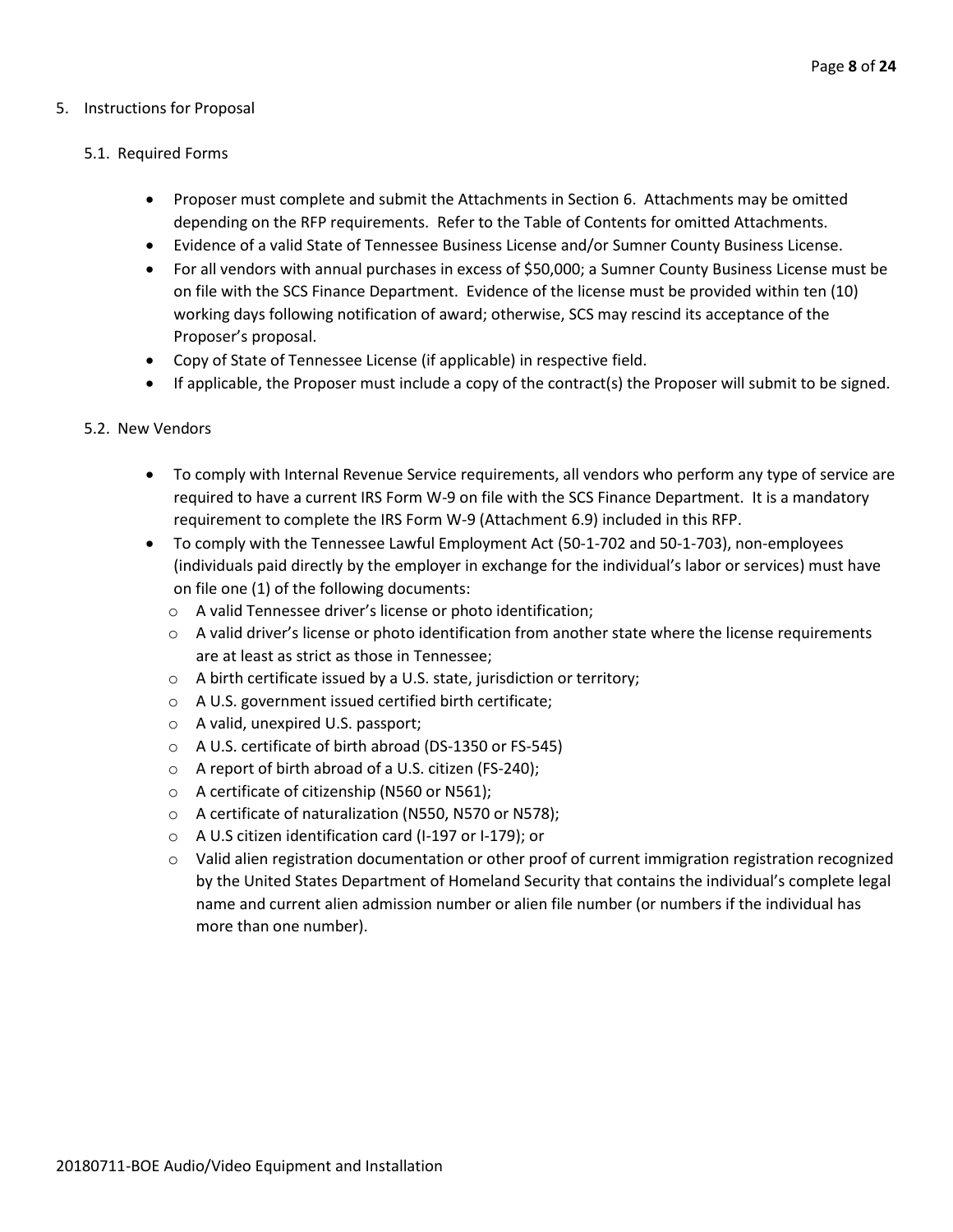#### 5.3. Acknowledgement of Insurance Requirements

By submitting a proposal, Proposer acknowledges that it has read and understands the insurance requirements for the proposal. The Proposer who may have employees, contractors, subcontractors or agents working on SCS properties shall carry current certificates for general and professional liability insurance and for workers' compensation as indicated below. The owner or Principal of each Proposer must also be insured by workers' compensation if they perform any of the services on SCS properties. There will be no exceptions to the insurance requirement. Proposer also understands that the evidence of required insurance must be submitted within fifteen (15) working days following notification of its offer being accepted; otherwise, SCS may rescind its acceptance of the Proposers proposal.

#### • **General Liability**

| <b>General Aggregate</b> | \$2,000,000 |
|--------------------------|-------------|
| <b>Each Occurrence</b>   | \$1,000,000 |

#### • **Workers Compensation**

| <b>Workers Compensation</b> | <b>Tennessee Statutory Limits</b> |
|-----------------------------|-----------------------------------|
| <b>Employer's Liability</b> | \$500,000                         |

#### 5.4. Clarification and Interpretation of RFP

The words "must" and "shall" in the RFP indicate mandatory requirements. Taking exception to any mandatory requirement shall be considered grounds for rejection. There are other requirements that SCS considers important but not mandatory. It is important to respond in a concise manner to each section and submit an itemized list of all exceptions.

#### 5.5. Proposal Package

The package containing the proposal must be sealed and clearly marked on the outside of the package: **"20180711-BOE Audio/Video Equipment and Installation" DO NOT OPEN**

All sealed proposals packages must include all of the following. Any sealed proposals are subject to rejection as non-conforming if any applicable item is not included.

- One (1) Complete Original
- One (1) additional copies of the Original
- One (1) electronic format (CD/USB Drive)
- Original Signature on Original Proposal. NO copied or digital signatures.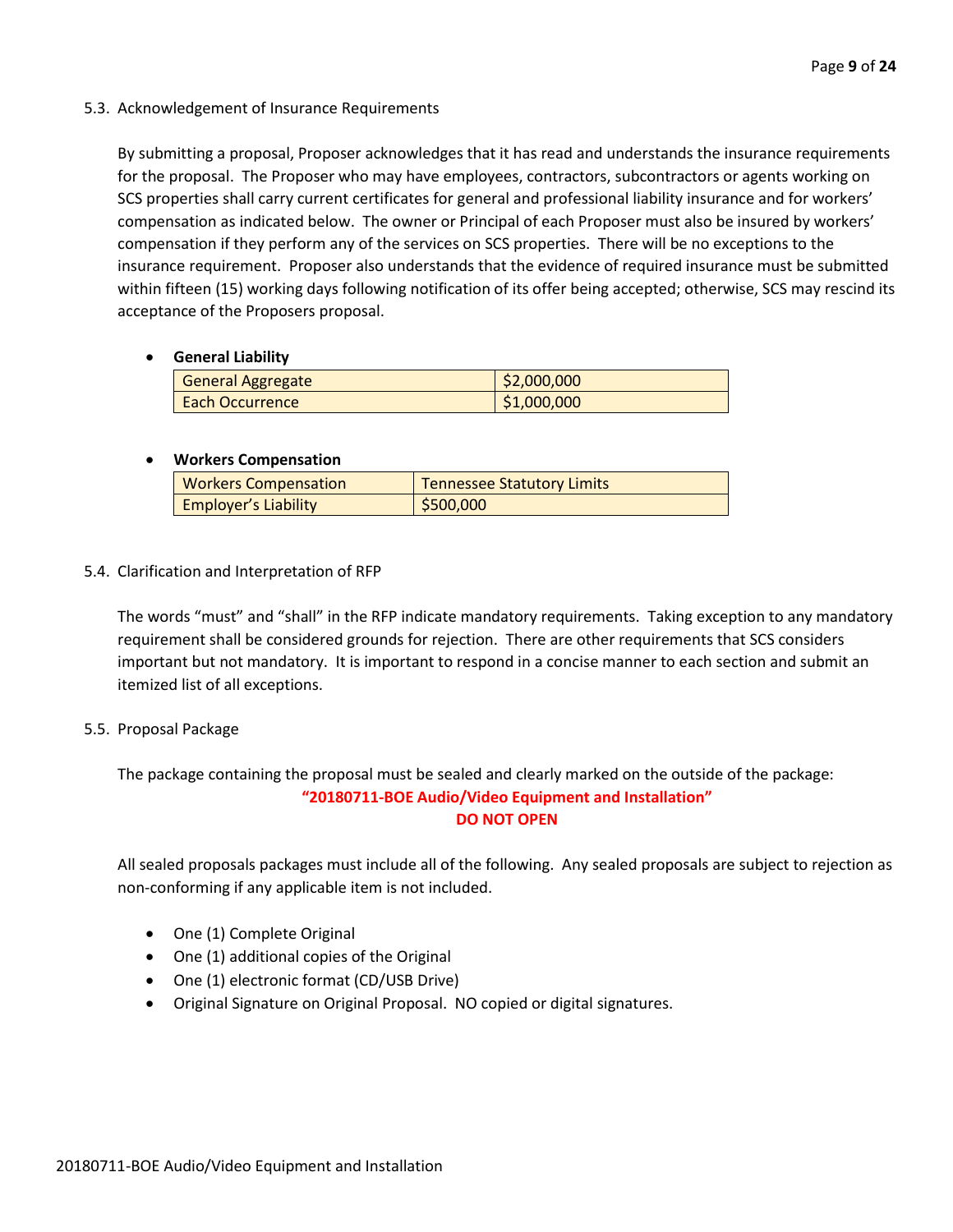The outside of the proposal package must be labeled as follows (if applicable):

- 1. Name of Company and Principal Owner, Business License Number, Expiration Date and License Classification.
- 2. In addition to Item 1, the same is applicable to masonry contractors if the work performed is > \$100,000.
- 3. In addition to Item 1, the same is applicable to HVAC, electrical, plumbing or A/C contractors if the work performed is > \$25,000.
- 4. In addition to Item 1, the same is applicable plus the Department of Environment & Conservation License Number and Classification, applicable to geothermal contractors if the work performed is > \$25,000.
- 5. If the prime contractor performs the masonry portion of the project or any of the above listed contractor skill sets and the work performed is > \$100,000; it must be so designated.
- 6. Only one (1) contractor in each classification listed shall be written on the bid envelope.
- 5.6. Delivery of Proposals

Sealed proposals will be accepted until **July 11, 2018 @ 10:00 a.m. Local Time**. Proposals received after that time will be deemed invalid. Vendors mailing proposal packages must allow sufficient time to ensure receipt of their package by the time specified. There will be no exceptions. Proposals will be opened and read aloud. The reading of the bids will begin at **10:00 a.m. Local Time**.

Due to the nature of deliveries to the SCS Support Services Facility by carriers such as UPS, FedEx and such like; the proposal package will be accepted if the date and time on the delivery confirmation are indicated to be on or before the Proposal Deadline.

Delivery Address: Sumner County Board of Education Attn: Purchasing Supervisor 1500 Airport Road Gallatin, TN 37066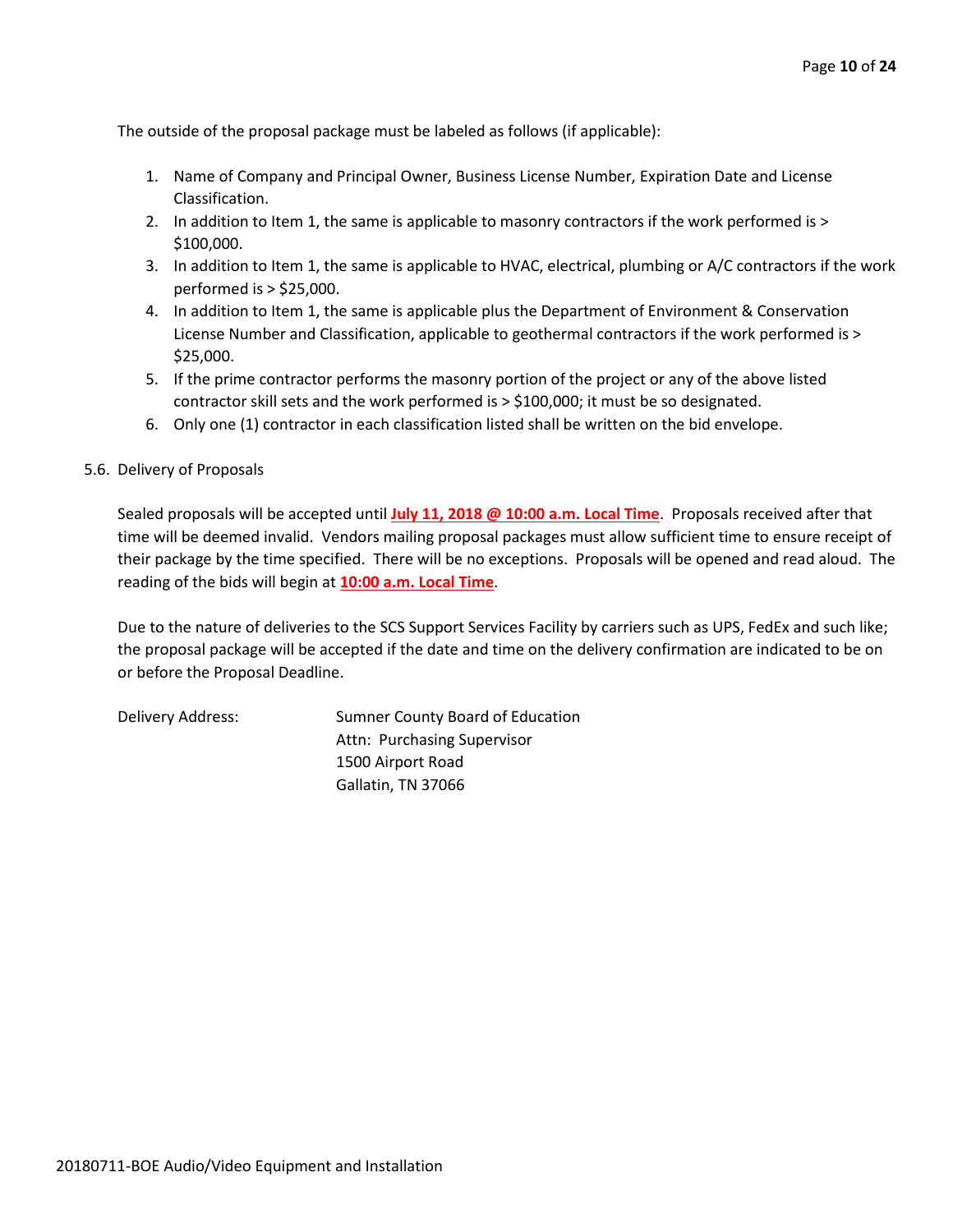#### 5.7. Evaluation of Proposals

The SCS Purchasing Supervisor will first examine the proposals to reject those that are clearly non-responsive to the stated requirements. Proposers who are determined to be non-responsive and/or non-responsible will be notified of this determination.

The evaluation process will also include the following factors:

- Company Experience and Qualifications
	- o The number of years the Proposer has been providing the requested services.
	- o How many similarly sized or larger K-12 clients have you contract with?
- Compensation/Price Data
	- o Address all costs associated with performance of the contracted services.
- Past Performance and References
	- $\circ$  Provided a minimum of three (3) client references for similar projects in size and scope successfully completed by Proposer within the last three (3) years. Attachment 6.3.
	- $\circ$  SCS may also consider other sources of pertinent past performance information, including the districts own experience with the Proposer.

#### 5.8. Request for Clarification of Proposals

Requests for clarification of proposals shall be distributed by the Purchasing Supervisor in writing (or email).

#### 5.9. Protests

In the event that any interested party finds any part of the listed specifications, terms or conditions to be discrepant, incomplete or otherwise questionable in any respect; it shall be the responsibility of the concerned party to notify the SCS Purchasing Office of such matters immediately upon receipt of the RFP. All notifications must be sent to the Purchasing Supervisor via email at [purchasing@sumnerschools.org.](mailto:purchasing@sumnerschools.org)

Any actual or prospective Proposer who is aggrieved in connection with the RFP or award of a contract may protest to the Purchasing Supervisor and/or the Sumner County Board of Education at its regularly scheduled meeting.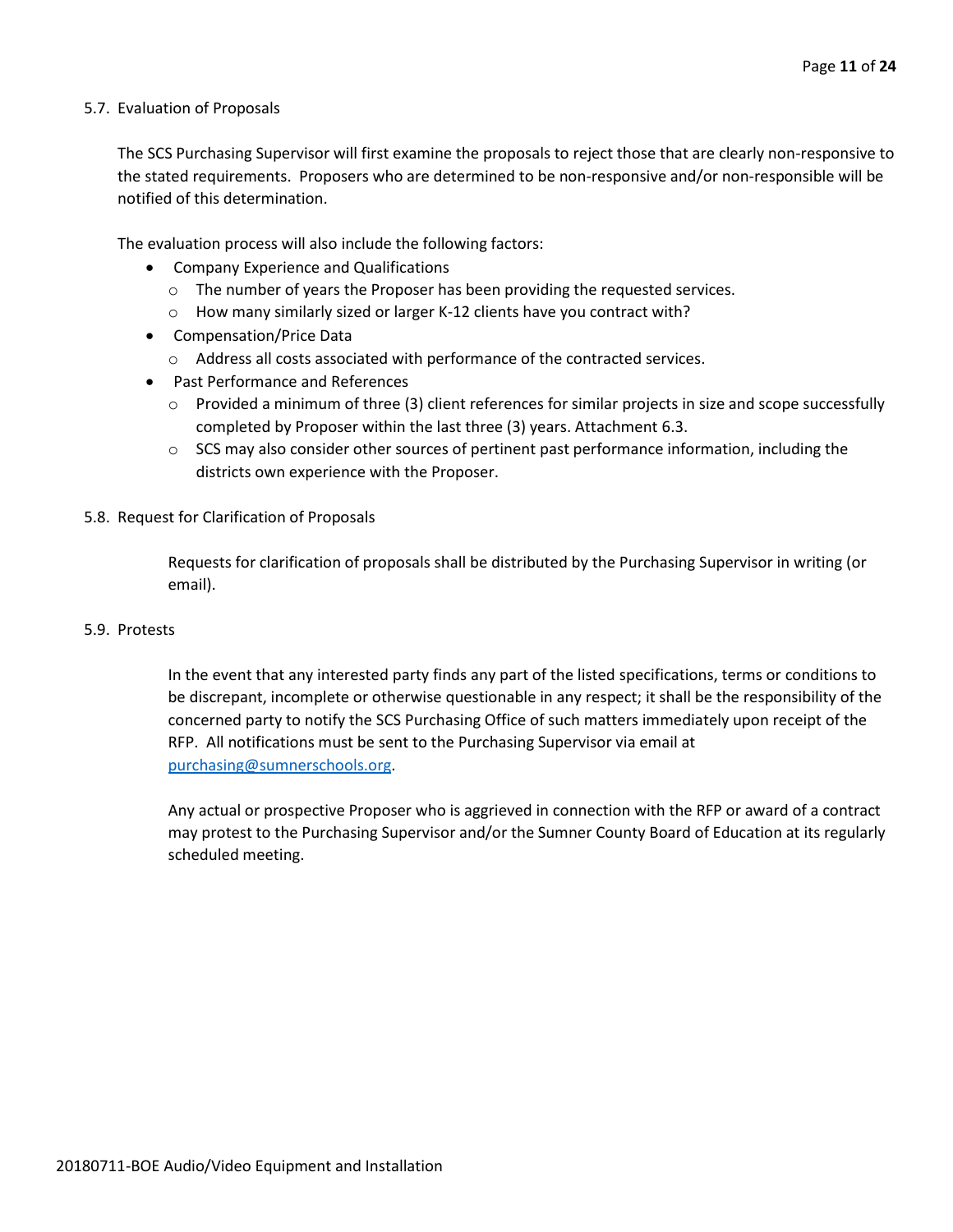#### **ATTACHMENT 6.1 - Contact Information**

| <b>Company Legal Name:</b>                 |          |
|--------------------------------------------|----------|
| <b>Company Official Address:</b>           |          |
|                                            |          |
| Company Web Site (URL):                    |          |
|                                            |          |
|                                            |          |
| Contact Person for project administration: |          |
|                                            |          |
|                                            |          |
|                                            |          |
|                                            | (office) |
|                                            |          |
|                                            | (mobile) |
|                                            |          |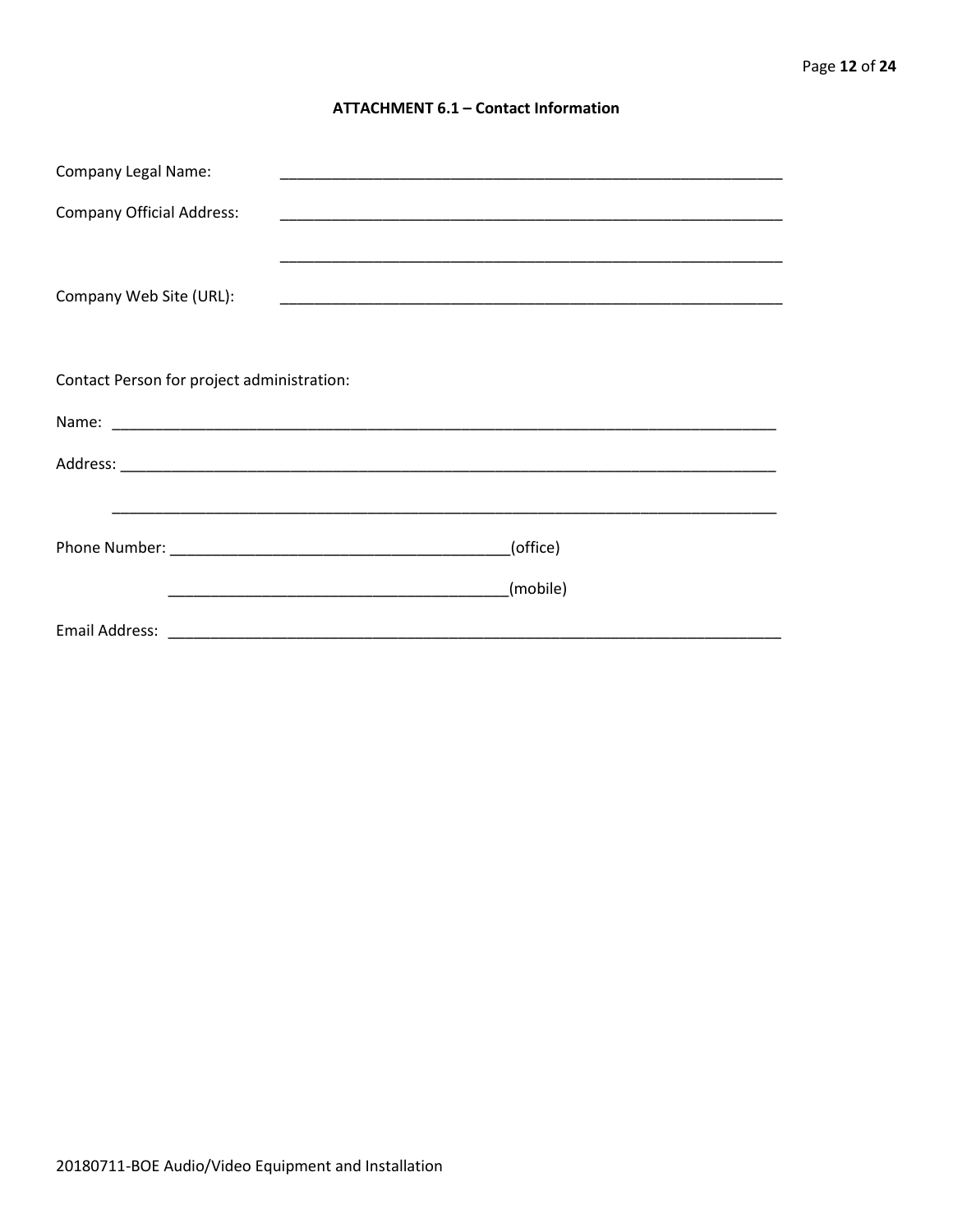\_\_\_\_\_\_\_\_\_\_\_\_\_\_\_\_\_\_\_\_\_\_\_\_\_\_\_\_\_\_\_\_\_\_\_\_\_\_\_\_\_\_\_\_\_\_\_\_\_\_\_\_\_\_\_\_\_\_\_\_\_\_\_\_\_\_ hereby submit our bid for **20180712-**



Attn: Purchasing Supervisor 1500 Airport Road Gallatin, TN 37066

#### **ATTACHMENT 6.2 – Bid Form/Certification**

| Date |                                       |
|------|---------------------------------------|
|      |                                       |
|      | , a duly authorized representative of |
|      |                                       |

**BOE Audio/Video Equipment and Installation** in accordance with the specifications and instructions set forth in these

bid documents.

| Percentage Discount on Audio/Visual Equipment<br>and related installation materials |                    |
|-------------------------------------------------------------------------------------|--------------------|
|                                                                                     |                    |
|                                                                                     | <b>Hourly Rate</b> |
| <b>Design Services</b>                                                              |                    |
| <b>Installation Services</b>                                                        |                    |
| <b>Training</b>                                                                     |                    |

| (street) | (city, state, zip) |
|----------|--------------------|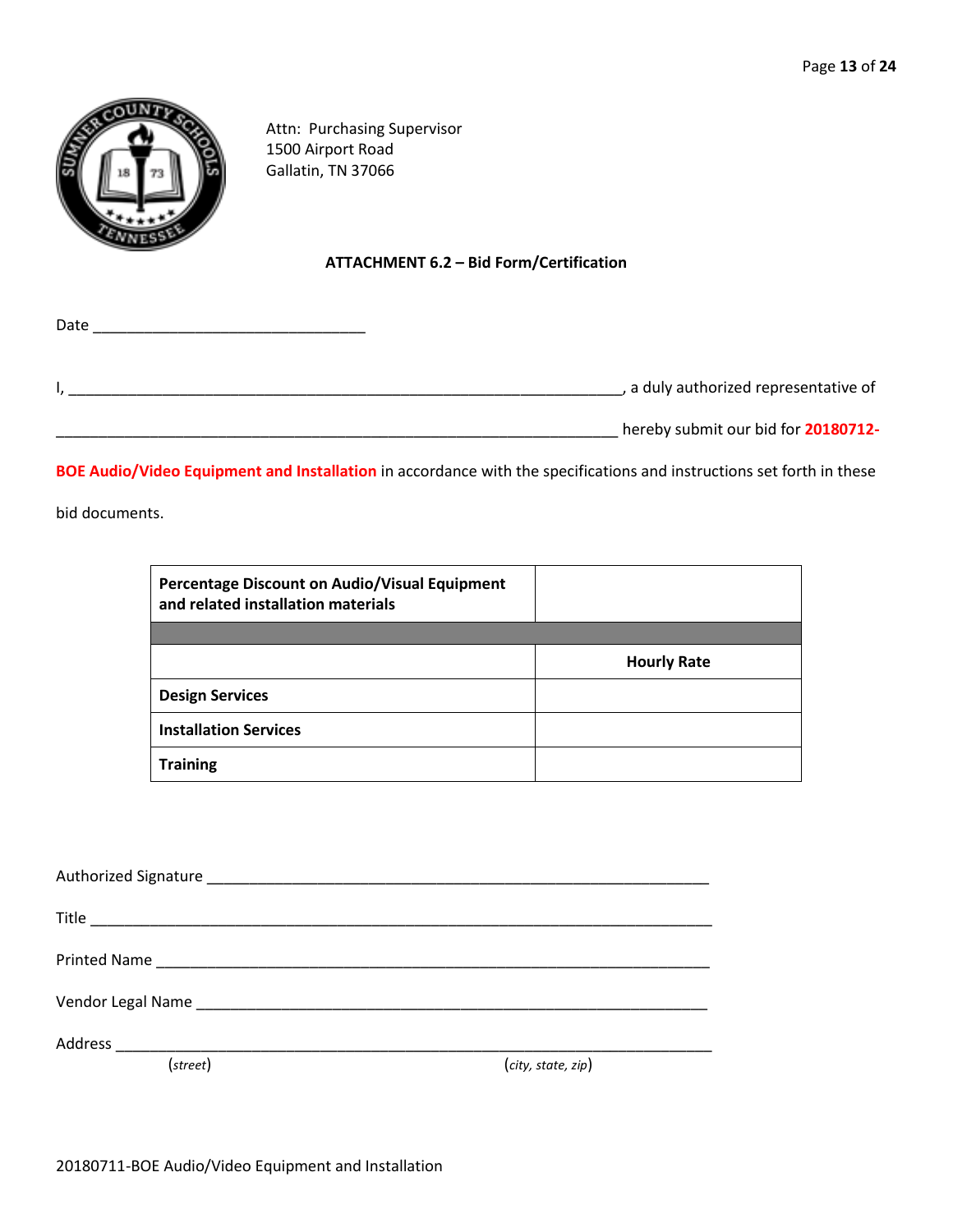| <b>ATTACHMENT 6.3 - References</b> |  |  |
|------------------------------------|--|--|
|------------------------------------|--|--|

\*Proposers may copy this page and submit additional references.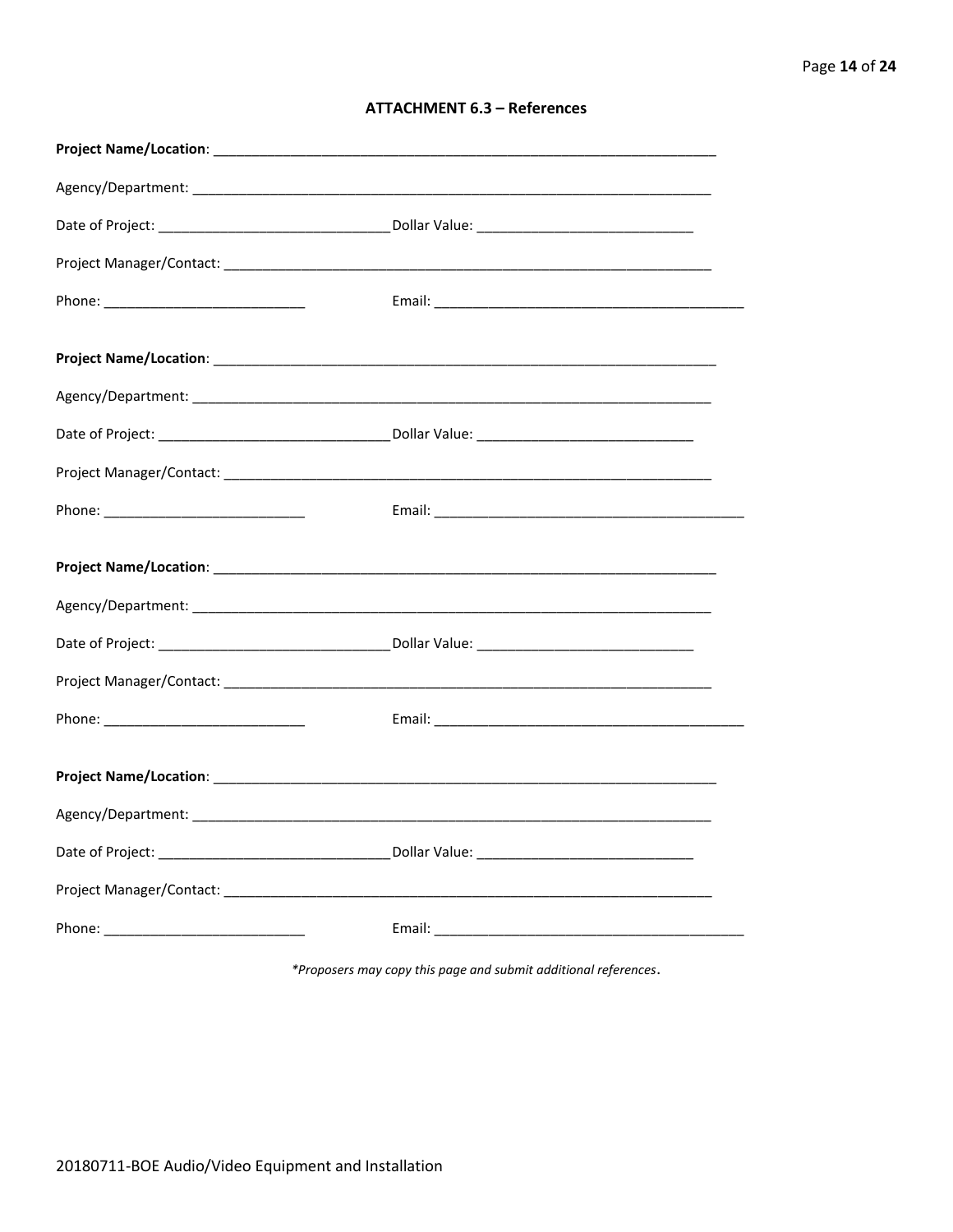#### **ATTACHMENT 6.4 – Certification Regarding Debarment or Suspension**

The prospective participant certifies, to the best of its knowledge and belief, that it and its principals:

- Are not presently debarred, suspended, proposed for debarment, declared ineligible or voluntarily excluded from participation in transactions under federal non-procurement programs by any federal department or agency;
- Have not, within the three-year period preceding the proposal, had one or more public transactions (federal, state or local) terminated for cause or default; and
- Are not presently indicated or otherwise criminally or civilly charged by a government entity (federal, state or local) and have not, within the three-year period preceding the bid, been convicted or had a civil judgement rendered against it:
	- $\circ$  For the commission of fraud or a criminal offense in connection with obtaining, attempting to obtain or performing a public transaction (federal, state or local) or a procurement contract under such a public transaction;
	- $\circ$  For the violation of federal or state antitrust statutes, including those proscribing price fixing between competitors, the allocation of customers between competitors, or bid rigging; or
	- $\circ$  For the commission of embezzlement, theft, forgery, bribery, falsification or destruction of records, making false statements, or receiving stolen property.

\_\_\_\_\_\_\_\_\_\_\_\_\_\_\_\_\_\_\_\_\_\_\_\_\_\_\_\_\_\_\_\_\_\_\_\_\_\_\_\_\_\_\_\_\_\_\_\_\_\_\_\_

I understand that a false statement on this certification may be grounds for the rejection of this proposal or the termination of the award. In addition, under 18 U.S.C. 1001, a false statement may result in a fine of up to \$10,000 or imprisonment for up to five years, or both.

Name of Participating Agency: \_\_\_\_\_\_\_\_\_\_\_\_\_\_\_\_\_\_\_\_\_\_\_\_\_\_\_\_\_\_\_\_\_\_\_\_\_\_\_\_\_\_\_\_\_\_\_\_\_\_\_\_\_\_\_\_\_\_\_\_

Name and Title of Authorized Representative: \_\_\_\_\_\_\_\_\_\_\_\_\_\_\_\_\_\_\_\_\_\_\_\_\_\_\_\_\_\_\_\_\_\_\_

Signature of Authorized Representative: \_\_\_\_\_\_\_\_\_\_\_\_\_\_\_\_\_\_\_\_\_\_\_\_\_\_\_\_\_\_\_\_\_\_\_\_\_\_\_\_\_\_\_\_\_\_\_\_\_\_\_\_

Date: \_\_\_\_\_\_\_\_\_\_\_\_\_\_\_\_\_\_\_\_\_\_\_\_\_\_\_\_

\_\_\_\_ I am unable to certify to the above statement. Attached is my explanation.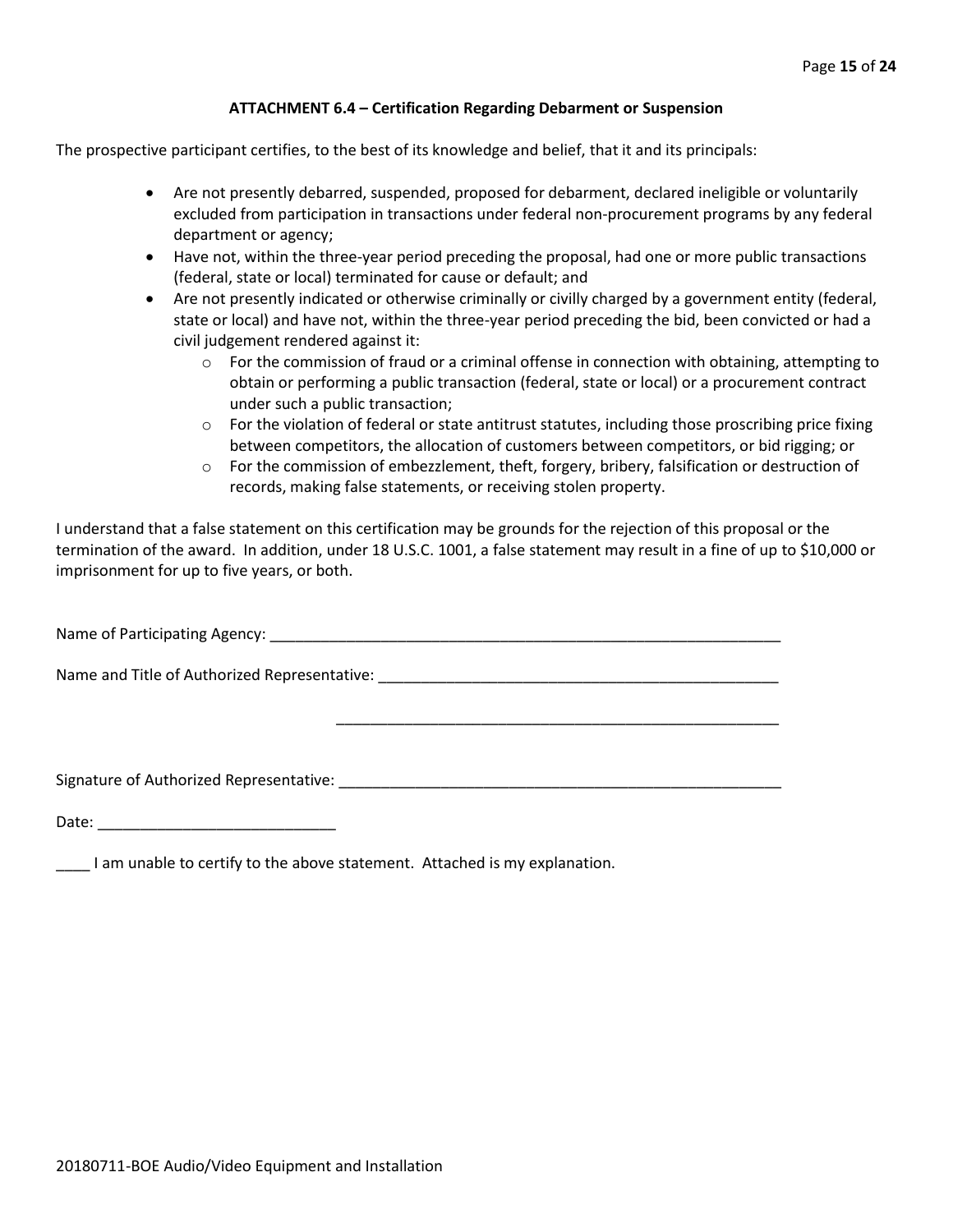#### **ATTACHMENT 6.5 – Condition of Submitting Proposal**

The undersigned Proposer has carefully examined all instructions, requirements, specifications, terms and conditions of the RFP and certifies:

- It is a reputable company regularly engaged in providing goods and/or services necessary to meet the requirements, specifications, terms and conditions of the RFP.
- All statements, information and representations prepared and submitted in response to the RFP are current, complete, true and accurate. Proposer acknowledges that the Sumner County Board of Education (SCS) will rely on such statements, information and representations in selecting the successful proposer(s).
- That the prices quoted shall be SCSs pricing for the products and/or service.
- It shall be bound by all statements, representations, warranties and guarantees made in its proposal.
- Proposer acknowledges that the contract may be canceled if any conflict of interest or appearance of a conflict of interest is discovered by SCS, in its sole discretion.
- All purchase orders must be duly authorized and executed by SCS and subject to the terms and conditions of the RFP.

By checking this box, Proposer agrees that SCS reserves the right to extend the terms, conditions, and prices of this contract to other Institutions (such as State, Local and/or Public Agencies) who express an interest in participating in any contract that results from this RFP. Each of the piggyback Institutions will issue their own purchasing documents for the goods/services. Proposer agrees that SCS shall bear no responsibility or liability for any agreements between Proposer and the other Institution(s) who desire to exercise this option.

| ADDRESS: |                                                                                                                      |
|----------|----------------------------------------------------------------------------------------------------------------------|
|          |                                                                                                                      |
| PHONE:   | (office)                                                                                                             |
|          | (mobile)                                                                                                             |
| EMAIL:   | <u> 1980 - Jan Stein Stein Stein Stein Stein Stein Stein Stein Stein Stein Stein Stein Stein Stein Stein Stein S</u> |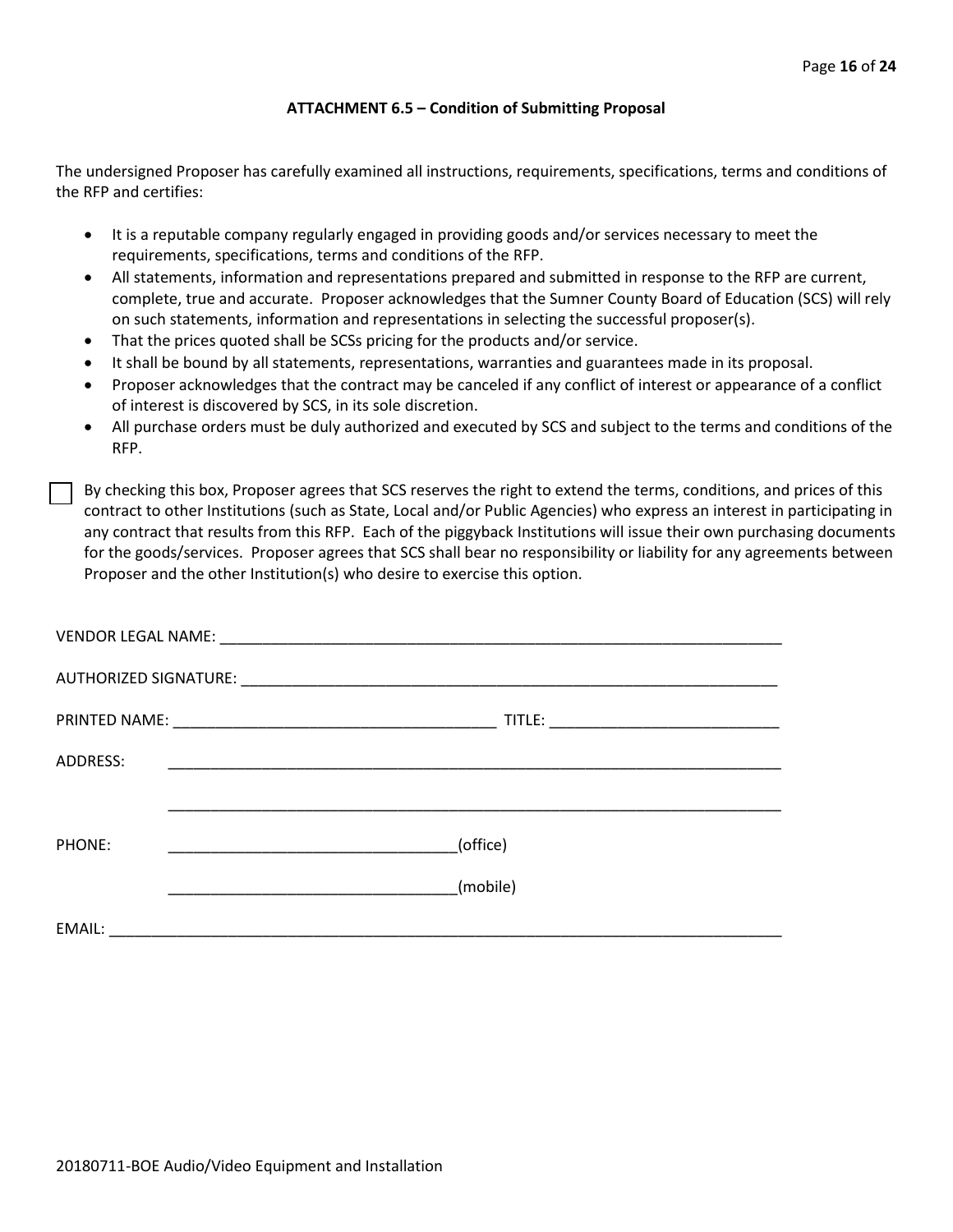#### **ATTACHMENT 6.6 – Statement of Non-Collusion**

The undersigned affirms that they are duly authorized to execute this contract, that this company, corporation, firm, partnership or individual has not prepared this proposal in collusion with any other respondent, and that the contents of this proposal as to prices, terms or conditions of said proposal have not been communicated by the undersigned nor by any employee or agent to any other person engaged in this type of business prior to the official opening of this proposal.

| Address: |          |  |  |  |  |
|----------|----------|--|--|--|--|
|          | (office) |  |  |  |  |
|          | (mobile) |  |  |  |  |
|          |          |  |  |  |  |
|          |          |  |  |  |  |
|          |          |  |  |  |  |
|          |          |  |  |  |  |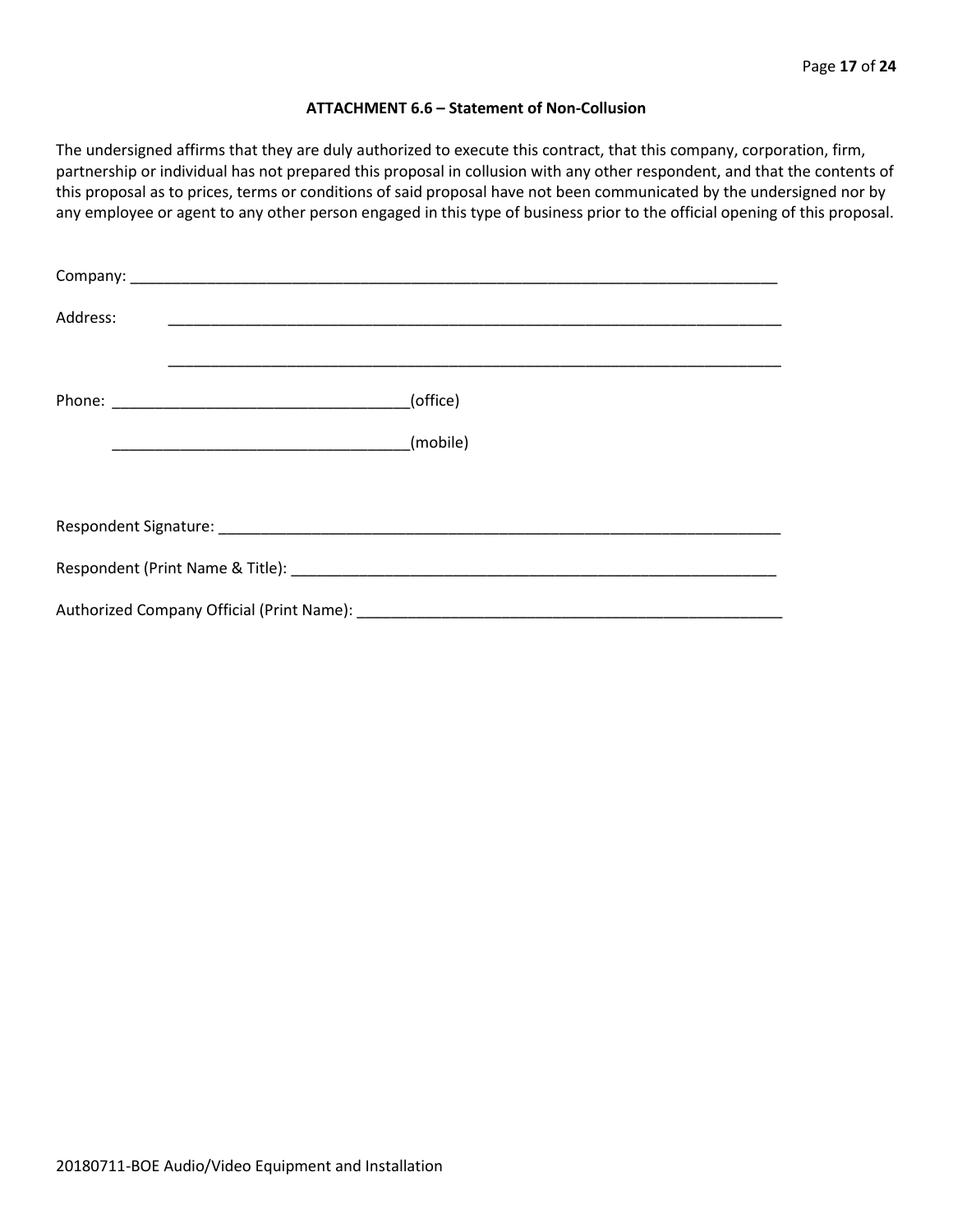#### **ATTACHMENT 6.7 – Attestation Re Personnel**

## **ATTESTATION RE PERSONNEL USED IN CONTRACT PERFORMANCE**

| CONTRACTOR LEGAL ENTITY NAME:                                          |  |
|------------------------------------------------------------------------|--|
| FEDERAL EMPLOYER IDENTIFICATION NUMBER:<br>(or Social Security Number) |  |

**The Contractor, identified above, does hereby attest, certify, warrant and assure that the Contractor shall not knowingly utilize the services of an illegal immigrant in the performance of this Contract and shall not knowingly utilize the services of any subcontractor who will utilize the services of an illegal immigrant in the performance of this Contract, T.C.A. § 12-3-309.**

SIGNATURE & DATE:

*NOTICE: This attestation MUST be signed by an individual empowered to contractually bind the Contractor.*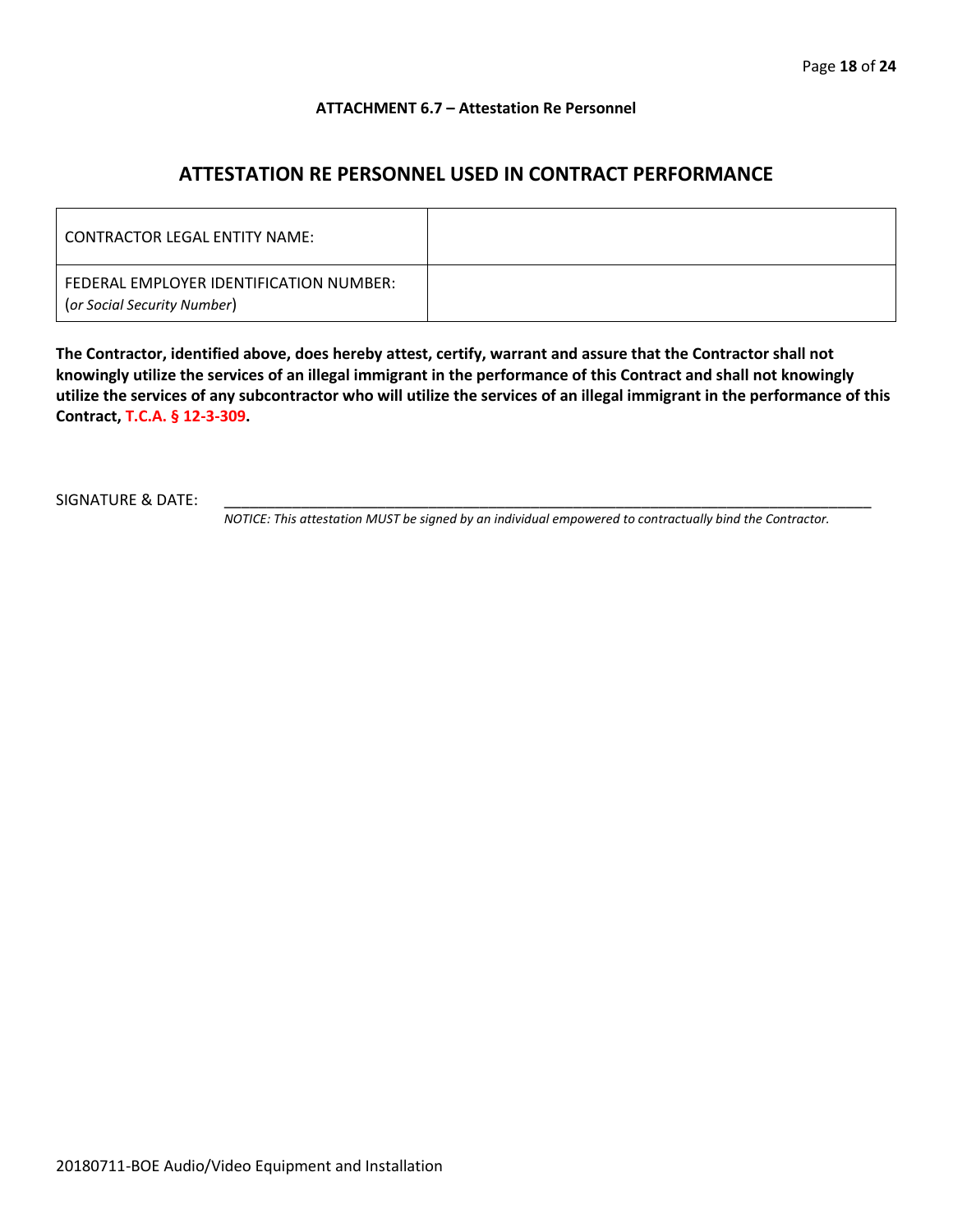#### **ATTACHMENT 6.8 – Drug Free Workplace Affidavit**

The Sumner County Board of Education is committed to maintaining a safe and productive work environment for its employees and to providing high quality service to its citizens. The goal of this policy is for Sumner County Board of Education employees and contractors to remain, or become and remain, drug-free. Abuse and dependency on alcohol and/or drugs can seriously affect the health of employees, contractors and citizens, jeopardize personal safety, impact the safety of others and impair job performance.

STATE OF

**COUNTY OF** \_\_\_\_\_\_\_\_\_\_\_\_\_\_\_\_\_\_\_\_\_\_\_\_\_\_\_\_\_\_\_\_\_

The undersigned, principal officer of

an employer of five (5) or more employees contracting with Sumner County Board of Education to provide goods or services, hereby states under oath as follows:

- 1. The undersigned is a principal officer of (hereinafter referred to as the "Company") and is duly authorized to execute this Affidavit on behalf of the Company.
- 2. The Company submits this Affidavit pursuant to T.C.A. § 50-9-113, which requires each employer with no less than five (5) employees receiving pay who contracts with the state and any local government to provide contracted services to submit an affidavit stating that such employer has a drug-free workplace program that complies with Title 50, Chapter 9 of the *Tennessee Code Annotated*.
- 3. The Company is in compliance with T.C.A. § 50-9-113 and all applicable Federal Laws, Rules and Regulations requiring a drug-free workplace program.

Further affiant saith not.

| <b>Principal Officer:</b>                                                                                                                                                                                                         |           |
|-----------------------------------------------------------------------------------------------------------------------------------------------------------------------------------------------------------------------------------|-----------|
| <b>STATE OF</b>                                                                                                                                                                                                                   |           |
| <b>COUNTY OF</b>                                                                                                                                                                                                                  |           |
| Before me personally appeared<br>I am personally acquainted (or proved to me on the basis of satisfactory evidence) and who acknowledged that such<br>person executed the foregoing affidavit for the purposes therein contained. | with whom |

Witness my hand and seal at office this \_\_\_\_\_\_\_\_\_\_\_\_\_ day of \_\_\_\_\_\_\_\_\_\_\_\_\_\_\_\_\_\_\_\_\_, 20\_\_\_\_.

\_\_\_\_\_\_\_\_\_\_\_\_\_\_\_\_\_\_\_\_\_\_\_\_\_\_\_\_\_\_\_\_\_\_\_\_\_\_\_\_\_\_\_\_\_\_\_\_ Notary Public

My commission expires: \_\_\_\_\_\_\_\_\_\_\_\_\_\_\_\_\_\_\_\_\_\_\_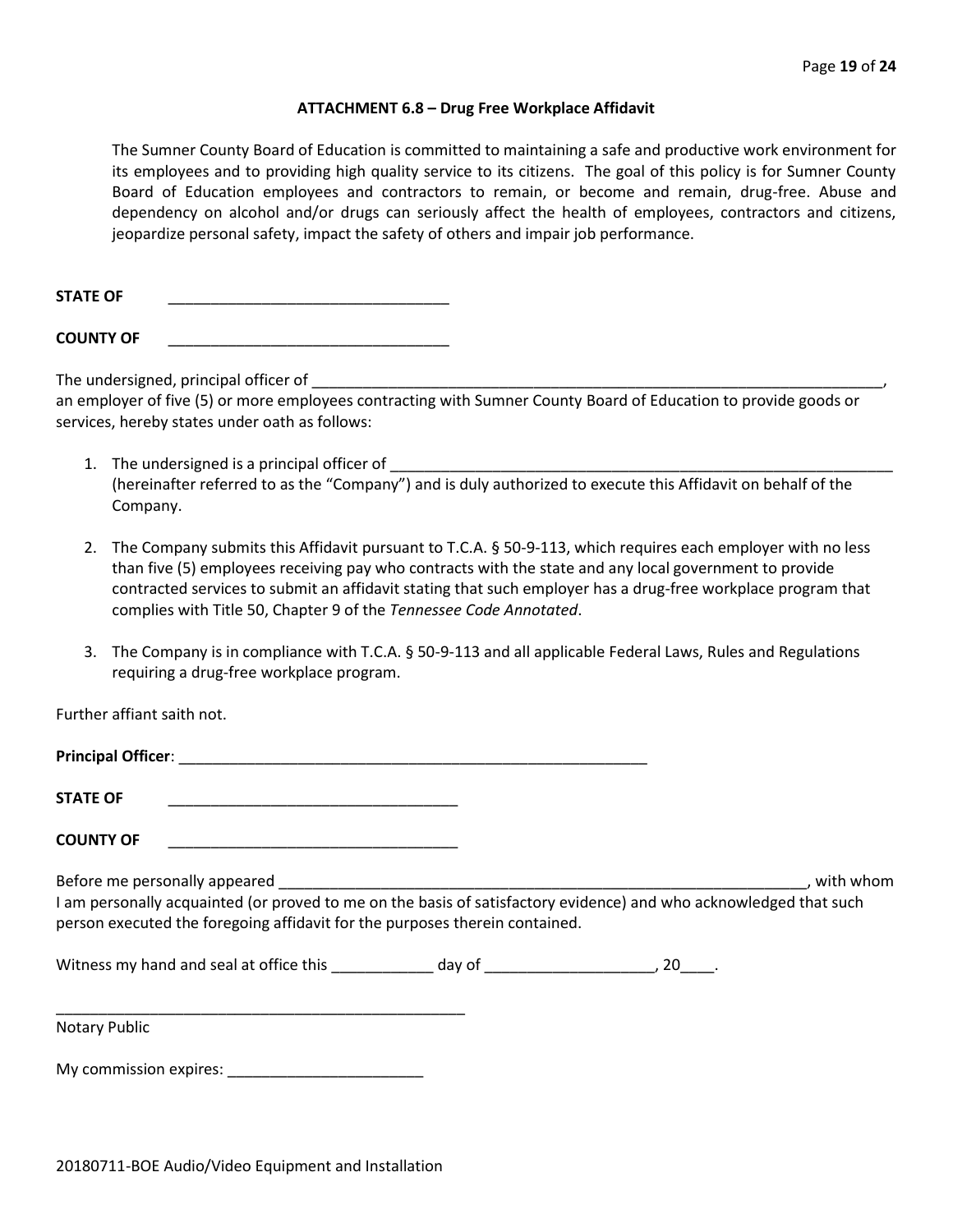#### **ATTACHMENT 6.9 – W9**

|                                                                                                                                                                                                                                                                                                                                                                                                                                                                                                                         | <b>Request for Taxpayer</b><br>(Rev. December 2014)<br><b>Identification Number and Certification</b><br>Department of the Treasury<br>Internal Revenue Service                                                                                 |                                                                                                                                                                                                                                                                                                                                                                                                                                                                                                                                                                                                                               |                                                                                                                                                                                                                                                      |        |  |                                       |   | Give Form to the<br>requester. Do not<br>send to the IRS.          |  |                                                                                                                                                                         |  |  |  |
|-------------------------------------------------------------------------------------------------------------------------------------------------------------------------------------------------------------------------------------------------------------------------------------------------------------------------------------------------------------------------------------------------------------------------------------------------------------------------------------------------------------------------|-------------------------------------------------------------------------------------------------------------------------------------------------------------------------------------------------------------------------------------------------|-------------------------------------------------------------------------------------------------------------------------------------------------------------------------------------------------------------------------------------------------------------------------------------------------------------------------------------------------------------------------------------------------------------------------------------------------------------------------------------------------------------------------------------------------------------------------------------------------------------------------------|------------------------------------------------------------------------------------------------------------------------------------------------------------------------------------------------------------------------------------------------------|--------|--|---------------------------------------|---|--------------------------------------------------------------------|--|-------------------------------------------------------------------------------------------------------------------------------------------------------------------------|--|--|--|
| σû                                                                                                                                                                                                                                                                                                                                                                                                                                                                                                                      | 1 Name (as shown on your income tax return). Name is required on this line; do not leave this line blank.<br>2 Business name/disregarded entity name, if different from above                                                                   |                                                                                                                                                                                                                                                                                                                                                                                                                                                                                                                                                                                                                               |                                                                                                                                                                                                                                                      |        |  |                                       |   |                                                                    |  |                                                                                                                                                                         |  |  |  |
| Specific Instructions on page<br>Print or type                                                                                                                                                                                                                                                                                                                                                                                                                                                                          | Individual/sole proprietor or<br>single-member LLC                                                                                                                                                                                              | 3 Check appropriate box for federal tax classification; check only one of the following seven boxes:<br>C Corporation<br>Limited liability company. Enter the tax classification (C=C corporation, S=S corporation, P=partnership) ▶<br>Note. For a single-member LLC that is disregarded, do not check LLC; check the appropriate box in the line above for<br>the tax classification of the single-member owner.                                                                                                                                                                                                            | S Corporation Partnership<br>Trust/estate                                                                                                                                                                                                            |        |  |                                       |   |                                                                    |  | 4 Exemptions (codes apply only to<br>certain entities, not individuals; see<br>instructions on page 3):<br>Exempt payee code (if any)<br>Exemption from FATCA reporting |  |  |  |
|                                                                                                                                                                                                                                                                                                                                                                                                                                                                                                                         | Other (see instructions) ▶                                                                                                                                                                                                                      |                                                                                                                                                                                                                                                                                                                                                                                                                                                                                                                                                                                                                               |                                                                                                                                                                                                                                                      |        |  |                                       |   | code (if any)<br>(Applies to accounts maintained outside the U.S.) |  |                                                                                                                                                                         |  |  |  |
|                                                                                                                                                                                                                                                                                                                                                                                                                                                                                                                         | 5 Address (number, street, and apt. or suite no.)<br>Requester's name and address (optional)<br>6 City, state, and ZIP code                                                                                                                     |                                                                                                                                                                                                                                                                                                                                                                                                                                                                                                                                                                                                                               |                                                                                                                                                                                                                                                      |        |  |                                       |   |                                                                    |  |                                                                                                                                                                         |  |  |  |
| See                                                                                                                                                                                                                                                                                                                                                                                                                                                                                                                     |                                                                                                                                                                                                                                                 |                                                                                                                                                                                                                                                                                                                                                                                                                                                                                                                                                                                                                               |                                                                                                                                                                                                                                                      |        |  |                                       |   |                                                                    |  |                                                                                                                                                                         |  |  |  |
|                                                                                                                                                                                                                                                                                                                                                                                                                                                                                                                         |                                                                                                                                                                                                                                                 | 7 List account number(s) here (optional)                                                                                                                                                                                                                                                                                                                                                                                                                                                                                                                                                                                      |                                                                                                                                                                                                                                                      |        |  |                                       |   |                                                                    |  |                                                                                                                                                                         |  |  |  |
| Part I                                                                                                                                                                                                                                                                                                                                                                                                                                                                                                                  |                                                                                                                                                                                                                                                 | <b>Taxpayer Identification Number (TIN)</b>                                                                                                                                                                                                                                                                                                                                                                                                                                                                                                                                                                                   |                                                                                                                                                                                                                                                      |        |  |                                       |   |                                                                    |  |                                                                                                                                                                         |  |  |  |
|                                                                                                                                                                                                                                                                                                                                                                                                                                                                                                                         |                                                                                                                                                                                                                                                 | Enter your TIN in the appropriate box. The TIN provided must match the name given on line 1 to avoid                                                                                                                                                                                                                                                                                                                                                                                                                                                                                                                          |                                                                                                                                                                                                                                                      |        |  | Social security number                |   |                                                                    |  |                                                                                                                                                                         |  |  |  |
| backup withholding. For individuals, this is generally your social security number (SSN). However, for a<br>resident alien, sole proprietor, or disregarded entity, see the Part I instructions on page 3. For other<br>entities, it is your employer identification number (EIN). If you do not have a number, see How to get a<br>TIN on page 3.<br>or                                                                                                                                                                |                                                                                                                                                                                                                                                 |                                                                                                                                                                                                                                                                                                                                                                                                                                                                                                                                                                                                                               |                                                                                                                                                                                                                                                      |        |  |                                       |   |                                                                    |  |                                                                                                                                                                         |  |  |  |
|                                                                                                                                                                                                                                                                                                                                                                                                                                                                                                                         |                                                                                                                                                                                                                                                 | Note. If the account is in more than one name, see the instructions for line 1 and the chart on page 4 for                                                                                                                                                                                                                                                                                                                                                                                                                                                                                                                    |                                                                                                                                                                                                                                                      |        |  | <b>Employer identification number</b> |   |                                                                    |  |                                                                                                                                                                         |  |  |  |
|                                                                                                                                                                                                                                                                                                                                                                                                                                                                                                                         | guidelines on whose number to enter.                                                                                                                                                                                                            |                                                                                                                                                                                                                                                                                                                                                                                                                                                                                                                                                                                                                               |                                                                                                                                                                                                                                                      |        |  |                                       | - |                                                                    |  |                                                                                                                                                                         |  |  |  |
| <b>Part II</b>                                                                                                                                                                                                                                                                                                                                                                                                                                                                                                          | <b>Certification</b>                                                                                                                                                                                                                            |                                                                                                                                                                                                                                                                                                                                                                                                                                                                                                                                                                                                                               |                                                                                                                                                                                                                                                      |        |  |                                       |   |                                                                    |  |                                                                                                                                                                         |  |  |  |
|                                                                                                                                                                                                                                                                                                                                                                                                                                                                                                                         | Under penalties of perjury, I certify that:                                                                                                                                                                                                     |                                                                                                                                                                                                                                                                                                                                                                                                                                                                                                                                                                                                                               |                                                                                                                                                                                                                                                      |        |  |                                       |   |                                                                    |  |                                                                                                                                                                         |  |  |  |
| 1. The number shown on this form is my correct taxpayer identification number (or I am waiting for a number to be issued to me); and<br>2. I am not subject to backup withholding because: (a) I am exempt from backup withholding, or (b) I have not been notified by the Internal Revenue<br>Service (IRS) that I am subject to backup withholding as a result of a failure to report all interest or dividends, or (c) the IRS has notified me that I am<br>no longer subject to backup withholding; and             |                                                                                                                                                                                                                                                 |                                                                                                                                                                                                                                                                                                                                                                                                                                                                                                                                                                                                                               |                                                                                                                                                                                                                                                      |        |  |                                       |   |                                                                    |  |                                                                                                                                                                         |  |  |  |
|                                                                                                                                                                                                                                                                                                                                                                                                                                                                                                                         |                                                                                                                                                                                                                                                 | 3. I am a U.S. citizen or other U.S. person (defined below); and                                                                                                                                                                                                                                                                                                                                                                                                                                                                                                                                                              |                                                                                                                                                                                                                                                      |        |  |                                       |   |                                                                    |  |                                                                                                                                                                         |  |  |  |
|                                                                                                                                                                                                                                                                                                                                                                                                                                                                                                                         |                                                                                                                                                                                                                                                 | 4. The FATCA code(s) entered on this form (if any) indicating that I am exempt from FATCA reporting is correct.                                                                                                                                                                                                                                                                                                                                                                                                                                                                                                               |                                                                                                                                                                                                                                                      |        |  |                                       |   |                                                                    |  |                                                                                                                                                                         |  |  |  |
|                                                                                                                                                                                                                                                                                                                                                                                                                                                                                                                         | instructions on page 3.                                                                                                                                                                                                                         | Certification instructions. You must cross out item 2 above if you have been notified by the IRS that you are currently subject to backup withholding<br>because you have failed to report all interest and dividends on your tax return. For real estate transactions, item 2 does not apply. For mortgage<br>interest paid, acquisition or abandonment of secured property, cancellation of debt, contributions to an individual retirement arrangement (IRA), and<br>generally, payments other than interest and dividends, you are not required to sign the certification, but you must provide your correct TIN. See the |                                                                                                                                                                                                                                                      |        |  |                                       |   |                                                                    |  |                                                                                                                                                                         |  |  |  |
| Sign<br>Here                                                                                                                                                                                                                                                                                                                                                                                                                                                                                                            | Signature of<br>U.S. person ▶                                                                                                                                                                                                                   |                                                                                                                                                                                                                                                                                                                                                                                                                                                                                                                                                                                                                               |                                                                                                                                                                                                                                                      | Date P |  |                                       |   |                                                                    |  |                                                                                                                                                                         |  |  |  |
|                                                                                                                                                                                                                                                                                                                                                                                                                                                                                                                         | <b>General Instructions</b>                                                                                                                                                                                                                     | Section references are to the Internal Revenue Code unless otherwise noted.                                                                                                                                                                                                                                                                                                                                                                                                                                                                                                                                                   | · Form 1098 (home mortgage interest), 1098-E (student Ioan interest), 1098-T<br>(tuition)                                                                                                                                                            |        |  |                                       |   |                                                                    |  |                                                                                                                                                                         |  |  |  |
| Future developments. Information about developments affecting Form W-9 (such                                                                                                                                                                                                                                                                                                                                                                                                                                            |                                                                                                                                                                                                                                                 | • Form 1099-C (canceled debt)<br>. Form 1099-A (acquisition or abandonment of secured property)                                                                                                                                                                                                                                                                                                                                                                                                                                                                                                                               |                                                                                                                                                                                                                                                      |        |  |                                       |   |                                                                    |  |                                                                                                                                                                         |  |  |  |
| as legislation enacted after we release it) is at www.irs.gov/fw9.                                                                                                                                                                                                                                                                                                                                                                                                                                                      |                                                                                                                                                                                                                                                 | Use Form W-9 only if you are a U.S. person (including a resident alien), to                                                                                                                                                                                                                                                                                                                                                                                                                                                                                                                                                   |                                                                                                                                                                                                                                                      |        |  |                                       |   |                                                                    |  |                                                                                                                                                                         |  |  |  |
| <b>Purpose of Form</b>                                                                                                                                                                                                                                                                                                                                                                                                                                                                                                  |                                                                                                                                                                                                                                                 | provide your correct TIN.<br>If you do not return Form W-9 to the requester with a TIN, you might be subject                                                                                                                                                                                                                                                                                                                                                                                                                                                                                                                  |                                                                                                                                                                                                                                                      |        |  |                                       |   |                                                                    |  |                                                                                                                                                                         |  |  |  |
| An individual or entity (Form W-9 requester) who is required to file an information<br>return with the IRS must obtain your correct taxpayer identification number (TIN)<br>which may be your social security number (SSN), individual taxpayer identification<br>number (ITIN), adoption taxpayer identification number (ATIN), or employer<br>identification number (EIN), to report on an information return the amount paid to<br>you, or other amount reportable on an information return. Examples of information |                                                                                                                                                                                                                                                 | to backup withholding. See What is backup withholding? on page 2.<br>By signing the filled-out form, you:<br>1. Certify that the TIN you are giving is correct (or you are waiting for a number<br>to be issued).                                                                                                                                                                                                                                                                                                                                                                                                             |                                                                                                                                                                                                                                                      |        |  |                                       |   |                                                                    |  |                                                                                                                                                                         |  |  |  |
| returns include, but are not limited to, the following:<br>· Form 1099-INT (interest earned or paid)                                                                                                                                                                                                                                                                                                                                                                                                                    |                                                                                                                                                                                                                                                 |                                                                                                                                                                                                                                                                                                                                                                                                                                                                                                                                                                                                                               | 2. Certify that you are not subject to backup withholding, or<br>3. Claim exemption from backup withholding if you are a U.S. exempt payee. If                                                                                                       |        |  |                                       |   |                                                                    |  |                                                                                                                                                                         |  |  |  |
| . Form 1099-DIV (dividends, including those from stocks or mutual funds)                                                                                                                                                                                                                                                                                                                                                                                                                                                |                                                                                                                                                                                                                                                 |                                                                                                                                                                                                                                                                                                                                                                                                                                                                                                                                                                                                                               | applicable, you are also certifying that as a U.S. person, your allocable share of                                                                                                                                                                   |        |  |                                       |   |                                                                    |  |                                                                                                                                                                         |  |  |  |
| . Form 1099-MISC (various types of income, prizes, awards, or gross proceeds)<br>. Form 1099-B (stock or mutual fund sales and certain other transactions by                                                                                                                                                                                                                                                                                                                                                            |                                                                                                                                                                                                                                                 |                                                                                                                                                                                                                                                                                                                                                                                                                                                                                                                                                                                                                               | any partnership income from a U.S. trade or business is not subject to the<br>withholding tax on foreign partners' share of effectively connected income, and<br>4. Certify that FATCA code(s) entered on this form (if any) indicating that you are |        |  |                                       |   |                                                                    |  |                                                                                                                                                                         |  |  |  |
| brokers)                                                                                                                                                                                                                                                                                                                                                                                                                                                                                                                | exempt from the FATCA reporting, is correct. See What is FATCA reporting? on<br>page 2 for further information.<br>· Form 1099-S (proceeds from real estate transactions)<br>. Form 1099-K (merchant card and third party network transactions) |                                                                                                                                                                                                                                                                                                                                                                                                                                                                                                                                                                                                                               |                                                                                                                                                                                                                                                      |        |  |                                       |   |                                                                    |  |                                                                                                                                                                         |  |  |  |

Cat. No. 10231X

Form **W-9** (Rev. 12-2014)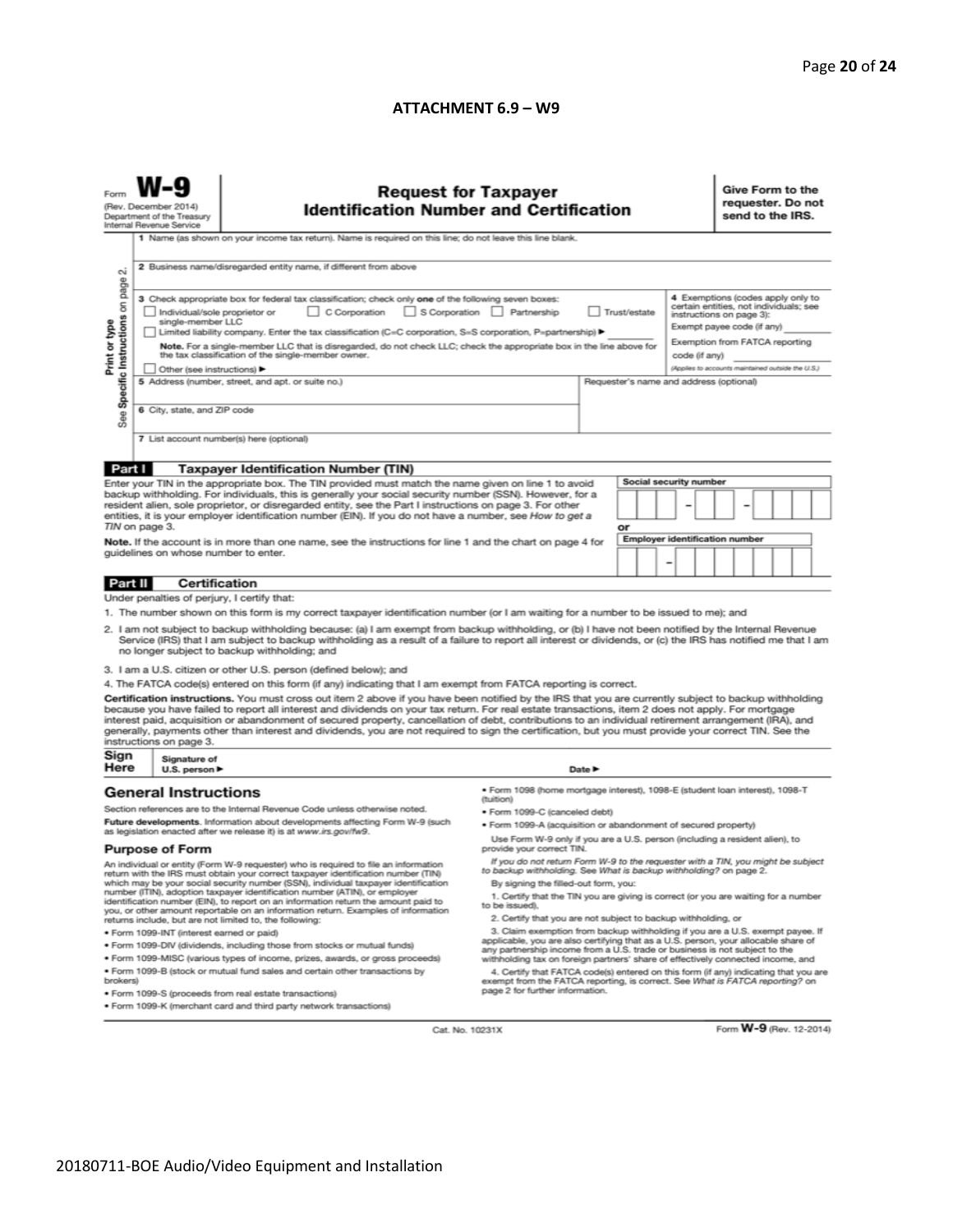#### **ATTACHMENT 6.10 – Standard Terms & Conditions SUMNER COUNTY BOARD OF EDUCATION (SCS)**

#### **1. PREPARATION AND SUBMISSION OF BID.**

- **a.** Failure to examine any drawings**,** specifications, or instructions will be at the proposer's risk. Any deviation from the stated terms, conditions and specifications must be coordinated with and approved in writing by the SCS Purchasing Supervisor.
- **b.** RFP SUBMITTAL / SIGNATURE: Proposal shall give the full name and business address of the bidder. If the proposer is a corporation, the name shall be stated as it is in the corporate charter. Proposals must be signed in ink by the proposer's authorized agent. Unsigned proposals will be rejected. Proposals are to be sealed and the outside of the envelope is to reference the RFP number. The person signing the proposal must show their title, and if requested by the institution, must furnish satisfactory proof of his or her authority to bind his or her company in contract. Proposer understands that by submitting a proposal with an authorized signature, it shall constitute an offer to SCS. Proposals must be typewritten or in ink; otherwise they may not be considered. Purchase orders will be issued to the firm name appearing on the W9. Facsimile responses will not be considered.
- **c.** SCS is not responsible for any costs incurred by any vendor pursuant to the RFP. The vendor shall be responsible for all costs incurred in connection with the preparation and submission of its proposal.
- **d.** All proposers must be in compliance with T.C.A. § 62-6-119 at the time of proposal submission and provide evidence of compliance with the applicable provisions of the chapter before such proposal may be considered.
- **e.** Proposals are to be received in the location designated in the RFP no later than the specified date and time. Late submissions will NOT be opened or considered.
- **f.** No erasures permitted. Errors may be crossed out and corrections printed in ink or typewritten adjacent to error and must be initialed in ink by person signing the proposal.
- **g.** Specifications: Reference to available specifications shall be sufficient to make the terms of the specifications binding on the proposer. The use of the name of a manufacturer, or any special brand or make in describing an item does not restrict the proposer to that manufacturer or specific article, unless specifically stated. Comparable products of other manufacturers will be considered if proof of compatibility is contained in the proposal. Proposers are required to notify SCSs Purchasing Supervisor whenever specifications/procedures are not perceived to be fair and open. The articles on which the proposal is submitted must be equal or superior to that specified. Informative and Descriptive Literature: The proposer must show brand or trade names of the articles proposed, when applicable. It shall be the responsibility of the proposer, including proposer's whose product is referenced, to furnish with the proposer such specifications, catalog pages, brochures or other data as will provide an adequate basis for determining the quality and functional capabilities of the product offered. Failure to provide this data may be considered valid justification for rejection of proposer.
- **h.** Samples: Samples of items when called for, must be furnished free of expense, and if not destroyed will, upon proposer's request within ten (10) days of RFP opening, be returned at the proposer's expense. Each sample must be labeled with the proposer's name, manufacturer's brand name and number, RFP number and item reference.
- **i.** Time of Performance: The number of calendar days in which delivery is to be made after receipt of order shall be stated in the RFP and may be a factor in making an award, price notwithstanding. If no delivery time is stated in the bid, bidder agrees that delivery is to be made within two weeks (10 business days) of order.
- **j.** Transportation and delivery charges should be included in the price and be fully prepaid by the vendor to the destination specified in the RFP. Proposal prices shall include delivery of all items F.O.B. destination.
- **k.** New materials and supplies must be delivered unless otherwise specifically stated in the RFP.
- **l.** Alternate/multiple bids will not be considered unless specifically called for in the RFP.
- **m.** Only proposals submitted on RFP forms furnished by SCS will be considered.
- By signing this RFP where indicated, the proposer agrees to strictly abide by all local, state and federal statutes and regulations. The proposer further certifies that this proposer is made without collusion or fraud.
- **o.** Error in Proposal. In case of error in the extension of prices in the proposal, the unit price will govern. Late submissions will NOT be opened or considered. Proposers are cautioned to verify their proposals before submission, as amendments received after the ITB deadline will not be considered. No proposals shall be altered, amended or withdrawn after opening. After proposal opening, a proposer may withdraw a proposal only when there is obvious clerical error such as a misplaced decimal point, or when enforcement of the proposal would impose unconscionable hardship due to an error in the proposal resulting in a quotation substantially below the other proposals received. Proposal withdrawals will be considered only upon written request of the proposer.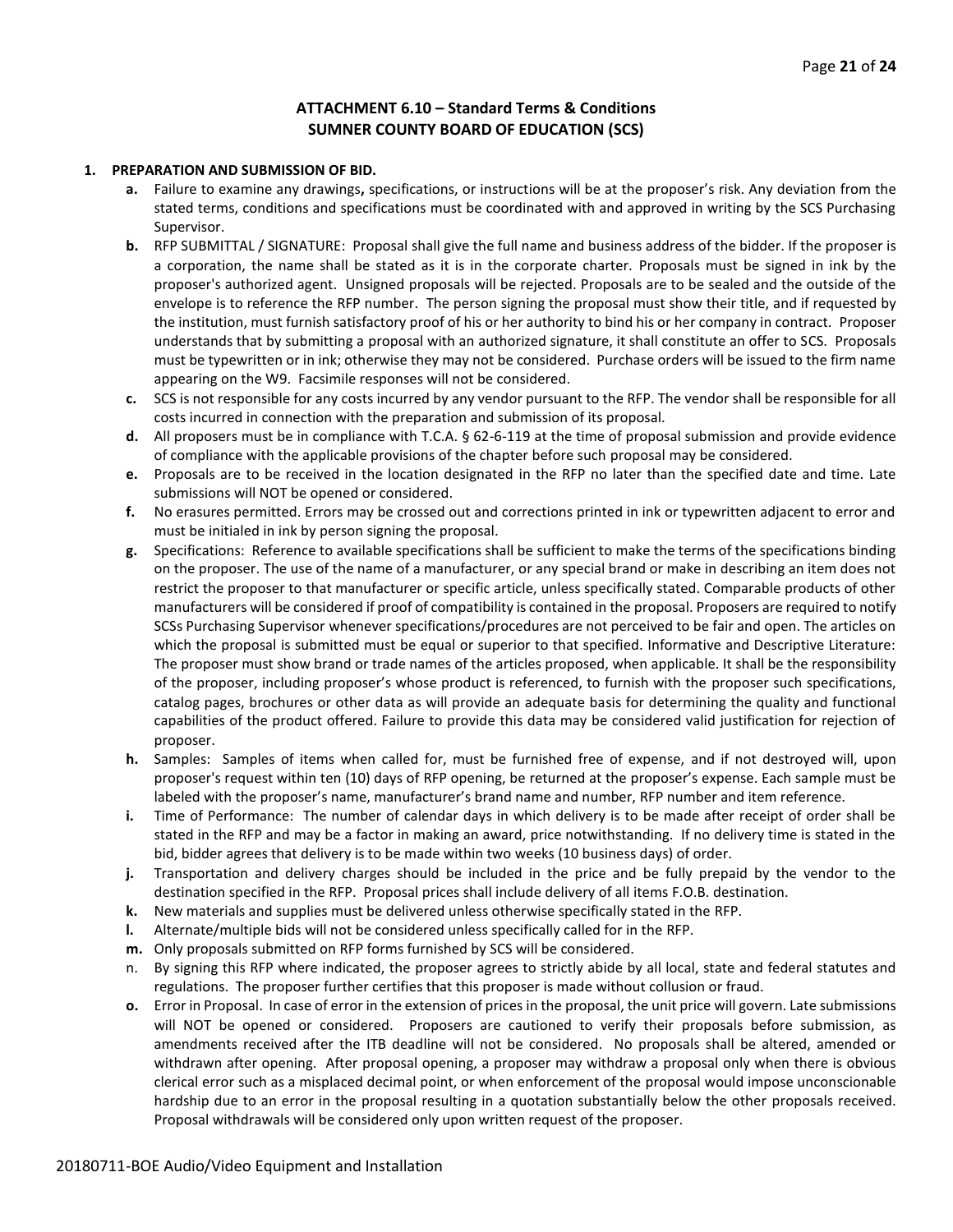- **2. OPEN RECORDS.** In order to comply with the provisions of the Tennessee Open Records Act, all proposals will be publicly opened and are subject to public inspection after the award upon written request. Proposers may be present at ITB opening. Summary information will be posted the SCS website, www.sumnerschools.org under the Invitation to Bid link.
- **3. ACCEPTANCE AND AWARD.** SCS reserves the right to reject any and all proposals and to waive any informality in proposals and, unless otherwise specified by the proposer to accept any item in the proposal. Action to reject all proposals shall be taken for unreasonably high prices, errors in the proposal documents, cessation of need, unavailability of funds, or any other reason approved by SCS.
	- a. Contracts and purchases will be made with the lowest, responsive, responsible, qualified proposer. The quality of the articles to be supplied, their conformity with the specifications, their suitability to the requirements of the Institution, cash discount offered, and the delivery terms will be taken into consideration.
	- b. Any deviation from these stated terms, specifications and conditions must be coordinated with and approved in writing by the Purchasing Supervisor.
	- c. Prices quoted on the response (if any) are to be considered firm and binding until the said equipment, supplies or services are in the possession of SCS.
	- d. SCS reserves the right to order more or less than the quantity listed in the proposal.
	- e. If a proposer fails to state a time within which a proposal must be accepted, it is understood and agreed that SCS shall have ninety (90) days to accept.
	- f. No purchase or contract is authorized or valid until the issuance of a SCS purchase order in accordance with SCS policy. No SCS employee is authorized to purchase equipment, supplies or services prior to the issuance of such a purchase order.
	- g. The contract may not be assigned without written SCS consent.
	- h. If the appropriate space is marked on the ITB, other Institutions (such as State, Local and/or Public Agencies) may purchase off the contract during the same period as SCS.
	- i. The awarded proposer will be required to post a performance and payment bond in the amount of 25% of the contract price if it exceeds \$100,000 as stated by T.C.A. §12-4-201.
	- j. If the project cost is in excess of \$25,000 a performance bond must be secured by the requesting part in an amount equal to the market improvement value.
- **4. PAYMENT**. Payment terms must be specified in the proposal, including any discounts for early payment. Partial payments will not be approved unless justification for such payment can be shown. Terms will be NET 30 days. Payment will not be made until the conditions and specifications of the RFP are inspected and approved as conforming by persons appointed by SCS.
- **5. DEFAULT OF SELECTED VENDOR.** In case of vendor default, SCS may procure the articles or services from other sources and hold the defaulting vendor responsible for any resulting cost. If the awarded vendor violates any terms of their response, the contract, SCS policy or any law, they may be disqualified from proposing for a period of two years for minor violations or longer for major violations. Proposals from disqualified proposers will not be accepted during the period of disqualification.
- **6. INSPECTION OF PURCHASES.** Articles received which are not equivalent will not be accepted and will be picked up by the vendor or returned to vendor, shipping charges collect. SCS shall have a reasonable period in which to inspect and accept or reject materials without liability. If necessity requires SCS to use nonconforming materials, an appropriate reduction in payment may be made.
- **7. TAXES.** SCS is tax exempt; do not include taxes in quotation. Vendors making improvements or additions to or performing repair work on real property for SCS are liable for any applicable sales or use tax on tangible personal property used in connection with the contract or furnished to vendors by the state for use under the contract.
- **8. NONDISCRIMINATION.** SCS is an equal opportunity employer. SCS and bidder agree to comply with Titles VI and VII of the Civil Rights Act of 1964, Title IX of the Education Amendments of 1972, Section 504 of the Rehabilitation Act of 1973, Executive Order 11,246, the Americans with Disabilities Act of 1990 and the related regulations to each. Each party assures that it will not discriminate against any individual including, but not limited to employees or applicants for employment and/or students, because of race, religion, creed, color, sex, age, disability, veteran status or national origin. In the event that any claims should arise with regards to violations of any such local, state or federal law, statues, rule or regulations, the vendor will indemnify and hold SCS harmless for any damages, including court costs or attorney fees, which might be incurred.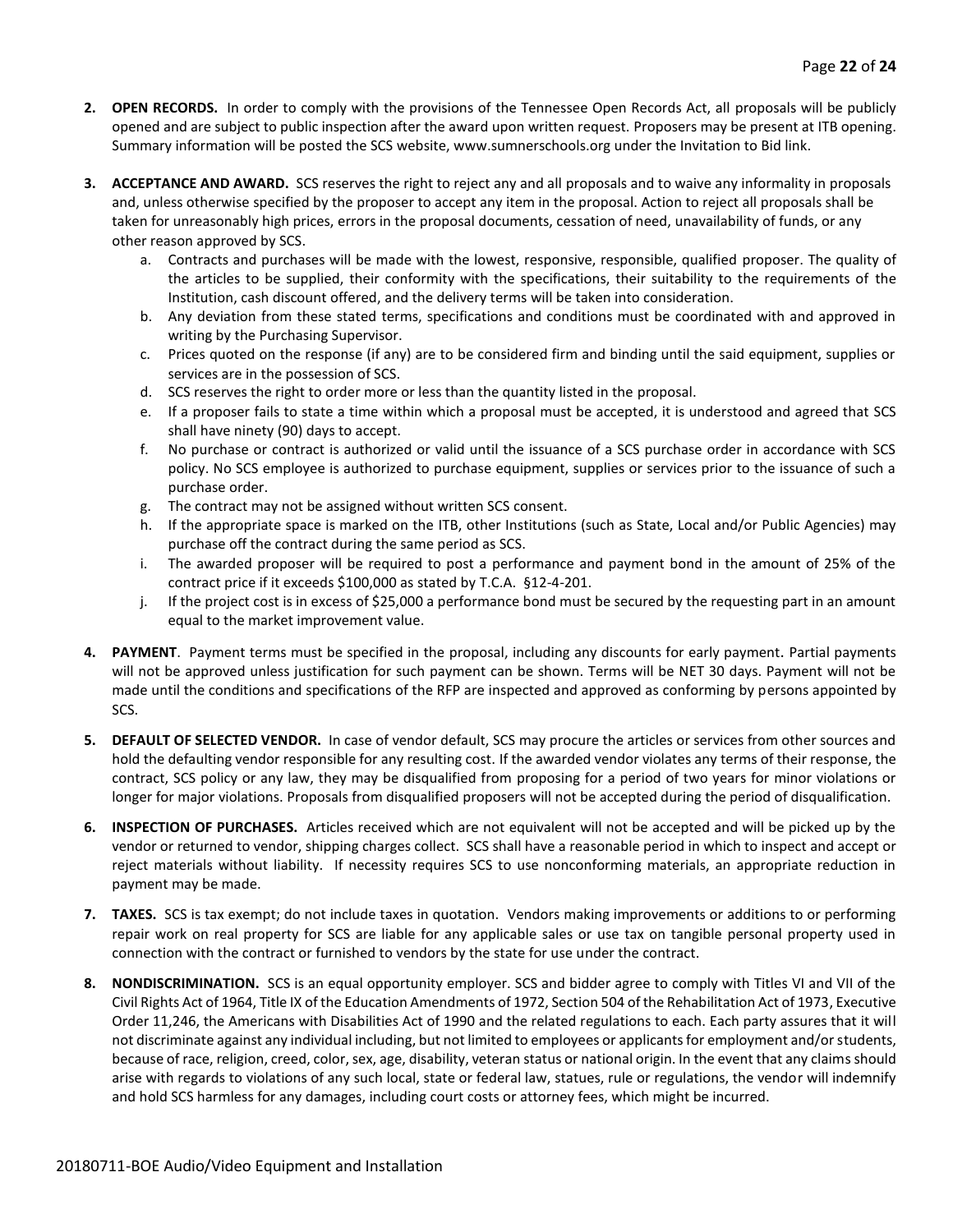- **9. PROHIBITIONS/NO VENDOR CONTRACT FORM.** Acceptance of gifts from vendors is prohibited. T.C.A. §12-4-106. The contract documents for purchase under this RFP shall consist of the successful proposer's bid and SCSs purchase order. **The proposer may request exceptions to terms and conditions and/or request SCS to accept other terms and conditions by means of subsequent documents such as invoices, warranty agreements, license agreements, etc. All subsequent document shall be open to revision for impermissible language. SCS reserves the right to render the proposal unresponsive and subject the proposal to rejection if successful terms cannot be negotiated.**
- **10. PROHIBITION ON HIRING ILLEGAL IMMIGRANTS.** Tennessee Public Chapter No. 878 of 2006, T.C.A. §12-3-309, requires that Contractor attest in writing that Contractor will not knowingly utilize the services of illegal immigrants in the performance of this Contract and will not knowingly utilize the services of any subcontractor, if permitted under this Contract, who will utilize the services of illegal immigrants in the performance of this Contract. The attestation shall be made on the form, Attestation re Personnel Used in Contract Performance ("the Attestation"), which is attached and hereby incorporated by this reference.
- **11. SALES AND USE TAX.** Before the Purchase Order/Contract resulting from this RFP/RFQ is signed, the apparent successful proposer must be registered with the Department of Revenue for the collection of Tennessee sales and use tax as required by T.C.A. §12-3-306.
- **12. ASSIGNMENT.** Neither the vendor nor SCS may assign this agreement without prior written consent of the other party.
- **13. LIABILITIES.** The vendor shall indemnify SCS against liability for any suits, actions or claims of any character arising from or relating to the performance under this agreement by the vendor or its subcontractors. SCS has no obligation for the payment of any judgement or the settlement of any claim made against the vendor or its subcontractors as a result of obligations under this contract.
- **14. APPLICABLE LAW.** Any contract shall be interpreted under the laws and statutes of the State of Tennessee. SCS does not enter into contracts which provide for mediation or arbitration. Any action arising from any contract made from this RFP shall be brought in the state courts in Sumner County, TN or in the United States Federal District Court for the Middle District of Tennessee.

Additionally, it is a violation of state statutes to purchase materials, supplies, services or any other item from a vendor that is a commissioner, official, employee or board member that has any financial or beneficial interest in such transaction, T.C.A. §12-4-101.

- **15. FUNDS**. The Proposer understands and accepts the non-appropriation of funds provision of SCS.
- **16. DATA PRIVACY AND SECURITY**. Personal Information (PI) includes but is not limited to that information protected by HIPAA, the HITECH Act, FERPA, or Gramm-Leach-Bliley) or such information which would allow a third party to gain access to the personal, medical or financial records of any of any party. Vendor represents and warrants that its collection, access, use, storage, disposal and disclosure of PI complies with all applicable federal and state privacy and data protection laws. Vendor represents and warrants that Vendor will maintain compliance with the SSAE 16 standard, and shall undertake any audits and risk assessments Vendor deems necessary to maintain compliance with SSAE16. If PI provided by SCS to Vendor is subject to FERPA. Vendor agrees that in its handling of FERPA data it will perform as a school official as that term is defined by FERPA regulations. Vendor acknowledges that its improper disclosure or re-disclosure of PI covered by FERPA may, under certain circumstances, result in Vendor's exclusion from eligibility to contract with SCS for at least five (5) years. Vendor shall provide SCS with the name and contact information for an employee of Vendor who shall serve as SCS's primary security contact and shall be available to assist Customer twenty-four (24) hours per day, seven (7) days per week as a contact in resolving obligations associated with any security incident in which it is reasonably suspected that there has been a breach of information security. Vendor shall immediately mitigate or resolve any Security Incident, at Vendor's expense and in accordance with applicable privacy rights, laws, regulations and standards. Vendor shall reimburse SCS for actual costs incurred by SCS in responding to, and mitigating damages caused by, any Security Incident, including all costs of notice and/or remediation incurred under applicable law as a result of the Security Incident.
- **17. IRAN DIVESTMENT ACT.** By submission of this proposal, each proposer and each person signing on behalf of any proposer certified, and in the case of a joint proposal, each party thereto certifies as to its own organization, under penalty of perjury, that to the best of its knowledge and belief that each proposer is not on the list created pursuant to T.C.A. §12-12- 106.